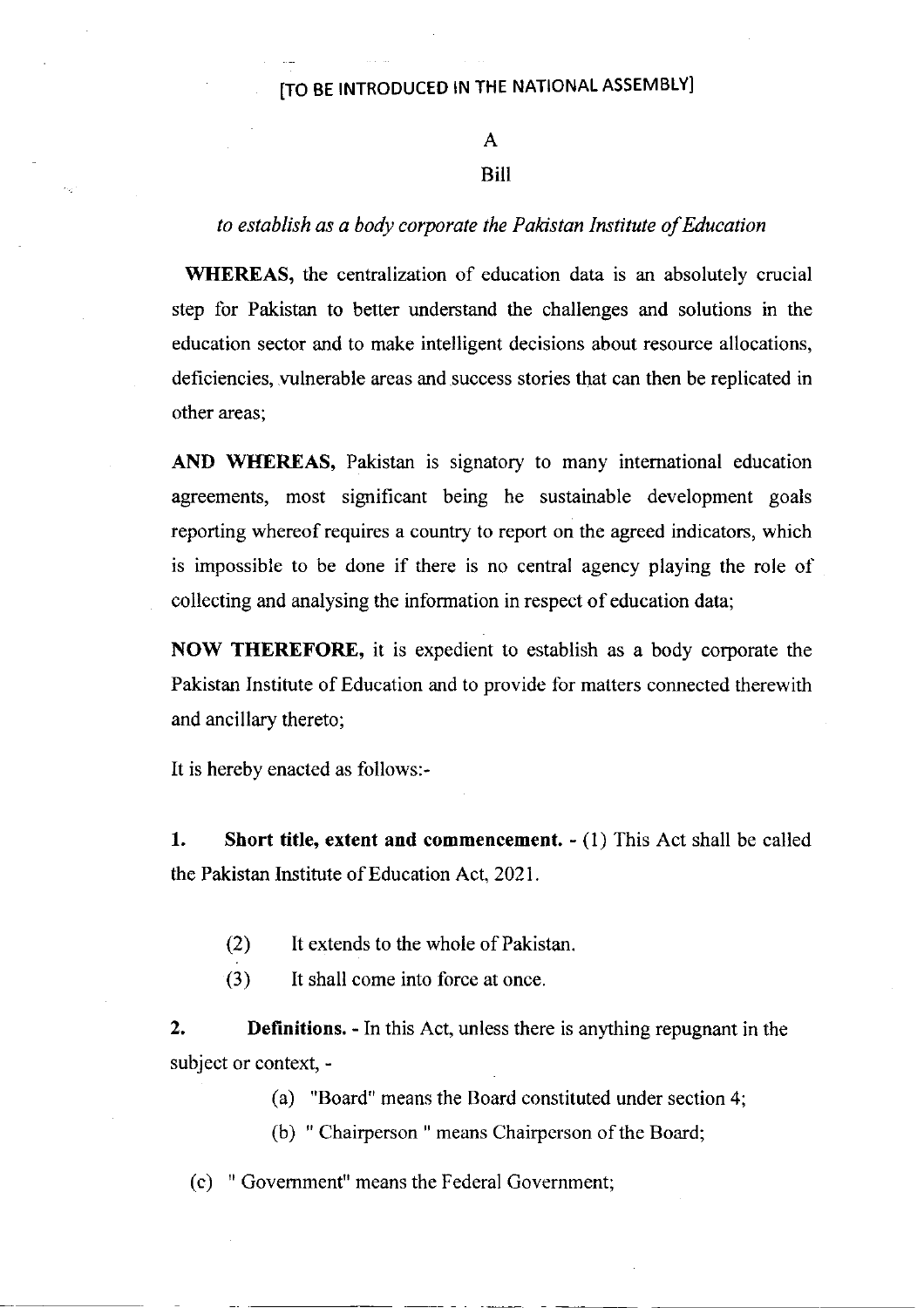(d) established " Institute" means the Pakistan Institute of Education under section 3;

(e) "member" means the member of the Boarcl;

 $(f)$  "prescribed" means prescribed by rules or regulations made under this Act;

(g) "regulations" means regulations made under this Act; and

(h) "rules" means rules made under this Act.

3. Establishment of the Institute.  $- (1)$  On commencement of this Act, the Pakistan Institute of Education, hereinafter called as the institute, stands establishcd.

(2) The Institute shall be a body corporate having perpetual succession and a common seal with powers, subject to the provisions of this Act, to acquire and hold property and shall by its name sue and be sued.

(3) The headquarters of the Institute shall be at Islamabad and it may. with prior approval of the Board, establish its regional campuses anywhere in Pakistan.

(4) All properties, rights and interests of whatever kind used, enjoyed, possessed, owned or vested in. or held in trust by or for the Academy of Educational Planning and Management and the National Education Assessment System hereinafter dissolved and liabilities legally subsisting against thal entities shall stand transferred to, and become liabilities of, the Institute established under this Act.

4. Board of Governors. - (1) The general direction and superintendence of the affairs of the Institute shall vest in the Board, rvhich may exercise all powers and do all acts and things which may be exercised or done by the Institute.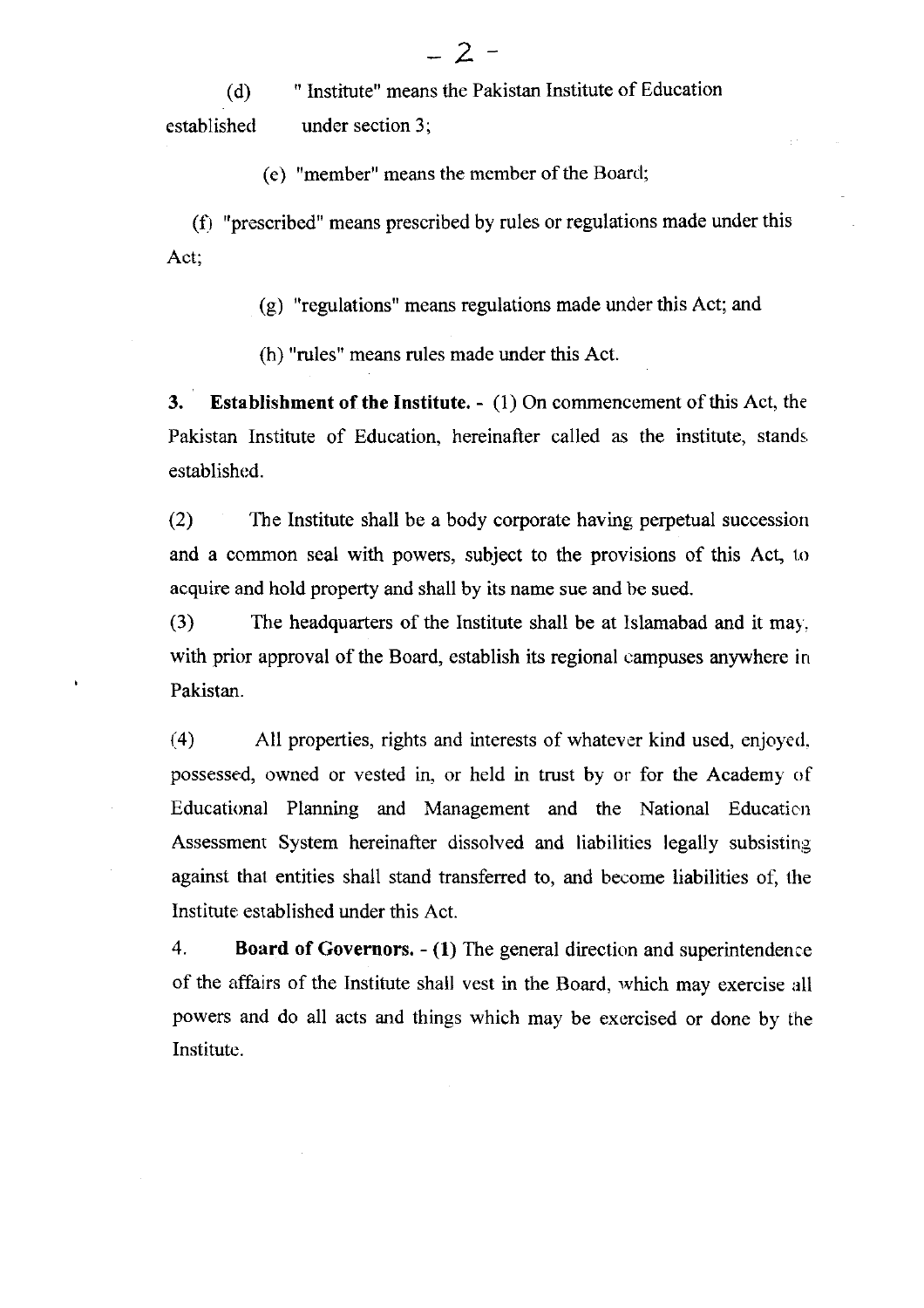(2) The Board shall be the apex body and shall consist of the following members appointed by the administrative Division, namely:-

| (a) | Federal<br>Minister<br>$\sigma$<br>the<br><b>Division</b><br>administrative<br>0r<br>an<br>educationist of eminence appointed by<br>the Prime Minister on advice of the<br>Federal Minister of the administrative<br>Division. | the <i>Chairperson</i> |
|-----|--------------------------------------------------------------------------------------------------------------------------------------------------------------------------------------------------------------------------------|------------------------|
| (b) | Secretary of the administrative Division.                                                                                                                                                                                      | Member                 |
| (c) | Secretary Finance or his representative<br>not below the rank of BPS-20 officer.                                                                                                                                               | Member                 |
| (d) | Secretary Establishment Division or his<br>representative not below the rank of<br>BPS-20 officer.                                                                                                                             | Member                 |
| (e) | Secretaries of the Provincial education<br>departments.                                                                                                                                                                        | Member                 |
| (f) | not less than eight members from the<br>private sector who have experience in<br>the area of education, planning,<br>development and training and other<br>relevant fields.                                                    | Member                 |
| (g) | Member social sector, Planning<br><b>Commission of Pakistan</b>                                                                                                                                                                | Member                 |
| (h) | Chief Executive Officer of the Institute                                                                                                                                                                                       | Member                 |

(3) The Chief Executive Officer shall also act as Secretary of the Board.

(4) The Board may invite any person to assist it for a specific purpose and for a specified period.

(5) The Minister-in-charge of the administrative Division may, by notification in the official Gazette, increase or decrease the number of the members of the Board. from time to time, as be deems fit:

Provided that the total number of members of the Board shall not exceed twenty.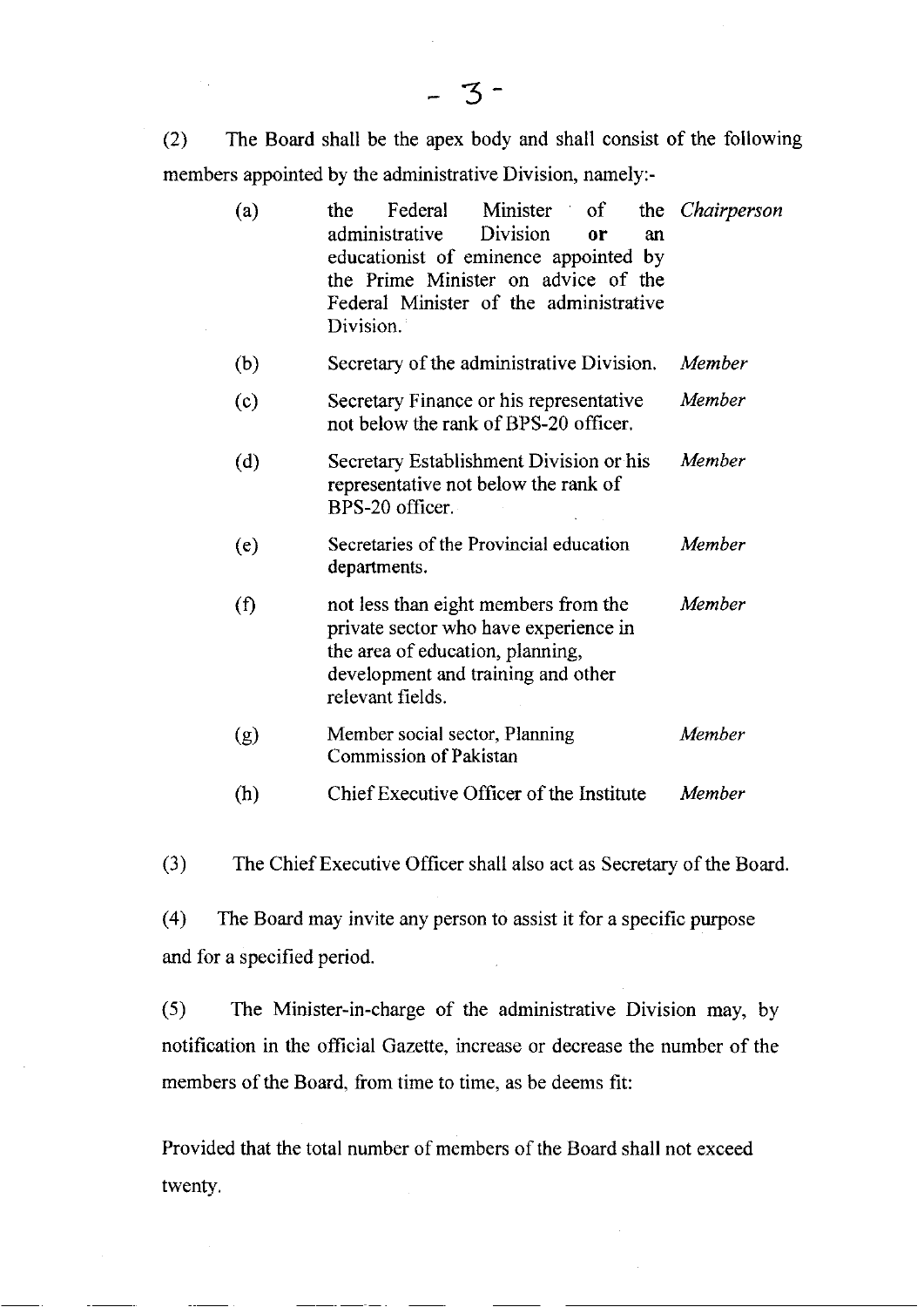(6) The Board in discharge of its functions shall be guided by such directions as the administrative Division may give to it from time to time.

 $(7)$  The Chairperson shall, unless he resigns from office earlier, hold office for a period of three years and shall be eligible for re-appointment for such term or terms as the Prime Minister may determine, provided that the Chairperson shall cease to hold office on expiry of his temr,

(8) <sup>A</sup>member, other than an ex officio member, may, by writing under his hand addressed to the Chairperson, resign his office.

(9). The administrative Division may, on the recommendation ol' the Chairperson, remove any member, other than an ex officio member, if he has persistently failed to perform the duties assigned to him or he has abused his position.

(10) A member, other than and ex officio menrber, shall, unless he resigns from office earlier, hold office for a period of three years and shall be eligible for re-appointment for such term or terms as the administrative Division may determine, provided that the member shall cease to hold office on the expiry of his term.

5. Meetings of the Board.  $- (1)$  The meetings of the Board shall be held as and when required but at least once in a quarter at the time and place as the Chairperson may determine.

(2) The meetings of the Board shall be conducted in accordance wilh such procedure as may be prescribed by regulations.

(3) Hatf of the total membership of the Board including presence of the Secretary of the administrative Division shall constitute the quorunt for the meeting.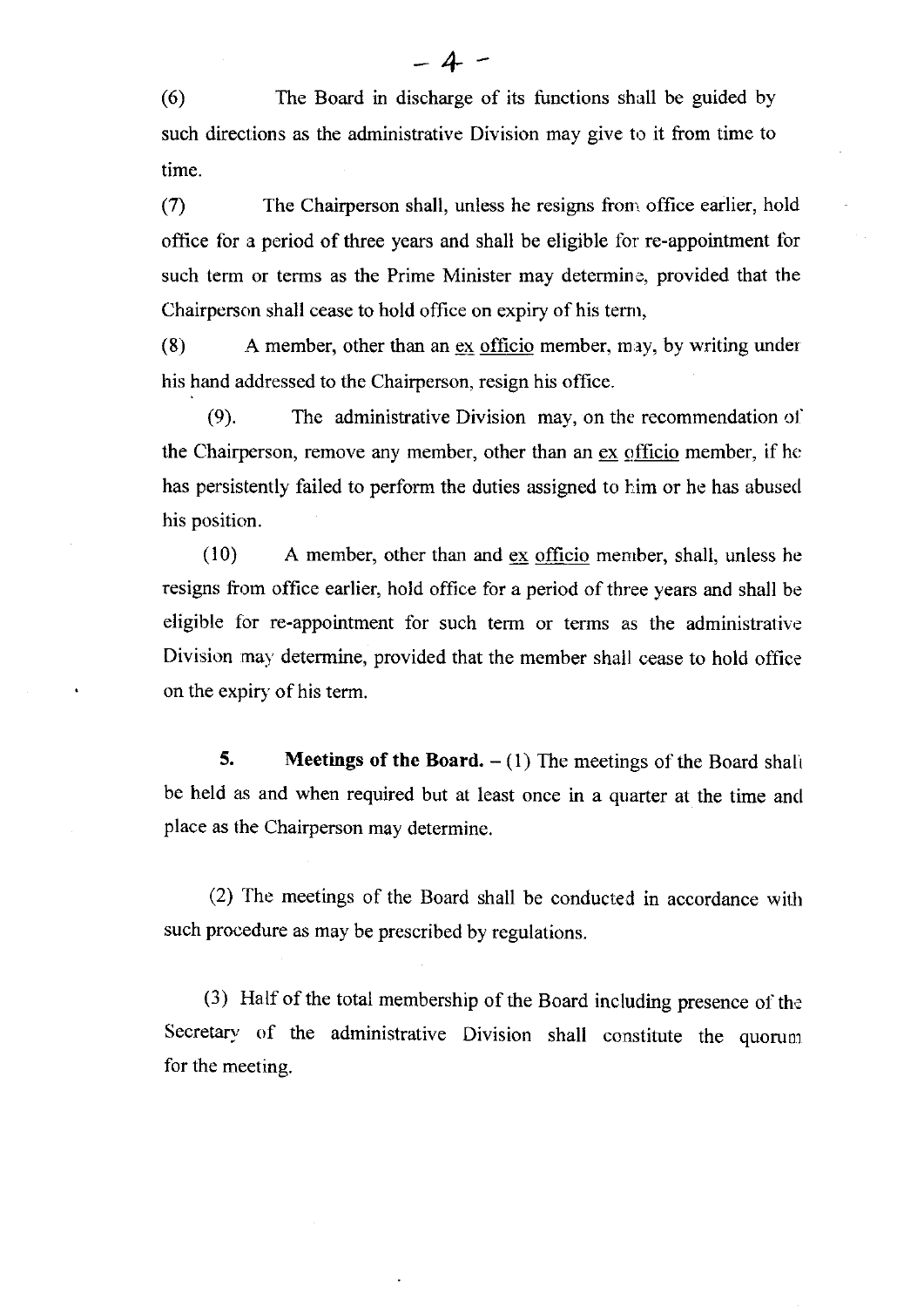(4) The Chairperson, or in his absence a member nominated by him in this behalf, shall preside meetings of the Board.

(5) The decisions of the Board shall be taken by the majority of the members present and, in case of tie, the person presiding over the meeting shall have a casting vote.

(6) All orders, determinations and decisions of the Board shall be reduced

in writing together with a record of the discussions held in the meeting.

6. Powers and functions of the Institute. -The Institute shall -

(a) collect and analyse data on indicators of the education system of public and private on national outcome targets, sector plans and other obligations like sustainable development goals (SDGs). Use past and existing data to project key education trends to support planning and implementation;

(b) build system capacity for data analytics, research and evidence-based policy and decision making to improve the education system;

(c) maintain and continually update education related data of all levels and tiers of public and private education sector including madrasah and vocational training encompassing human resource, equipment, infrastructure and other relevant domains to develop a national response and augment development of strategy for future educational reforms;

(d) ensure seamless availability of education related data in digital format;

(e) develop and promote interoperability and secure data exchange standards;

(0 coordinate with Pakistan Bureau of Statistics and other data collecting and research organizations for data validation;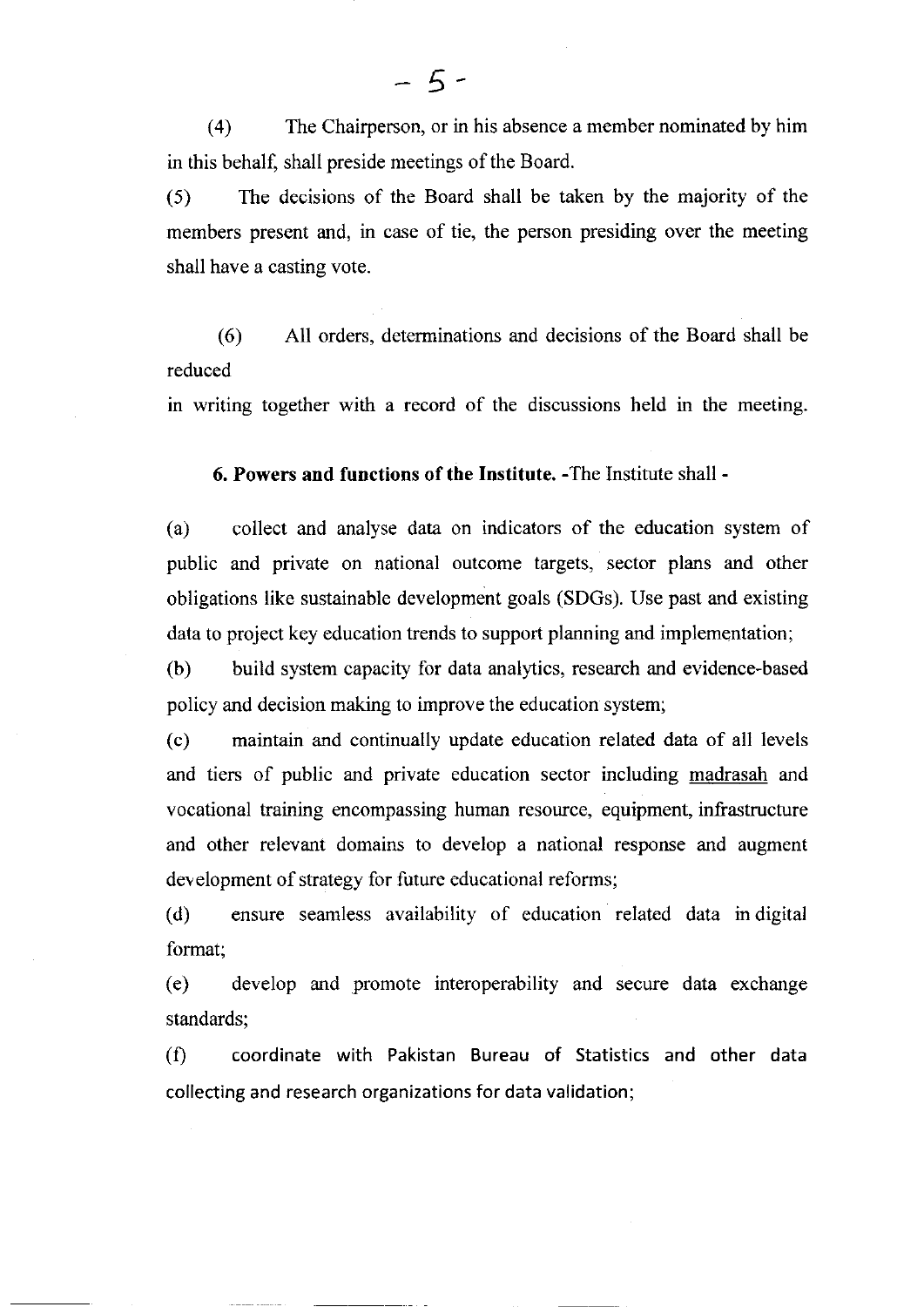(g) demonstrate, disseminate and facilitate adoption of new knowledge and practices across the education system;

- 6-

(h) develop policy papers, strategy, evaluations, liaison with intemational education institutions and ensure dissemination and engagement to improve education policy and planning at federal and provincial level;

(i) forge a national consensus with respect to a long-term agenda for education research, development, dissemination and other activities through collaborative efforts with provincial and regional governments;

 $(i)$ to serve as a think tank on education system, with the objective of improving the education system and its outcomes;

(k) establish an endowment fund with contributions from govemment as well as non-govemmental resources and intemational donors;

(1) promote coordination between federal and provincial education departments and other related agencies at the federal and provincial level to improve capacity and develop coherent linkages for policy research and adoption:

(m) devise strategies to improve the quality of education and ensure access to equal educational opportunities for all individuals;

 $(n)$  conduct basic and applied research on the teaching and learning process, the economic, social and policy contexts of education and other areas defined as high priority;

(o) commission and deliver research that aims to inform policy and strategy to address chronic challenges of education sector;

(p) commission research for other public and private entities;

(q) capture all outputs of the education sector for analysis including leaming systems, summative assessments and standardized scores;

G) enhance the capacity building of education leadership on data; and

(s) set up such administrative and technical committees working groups, as it may consider necessary.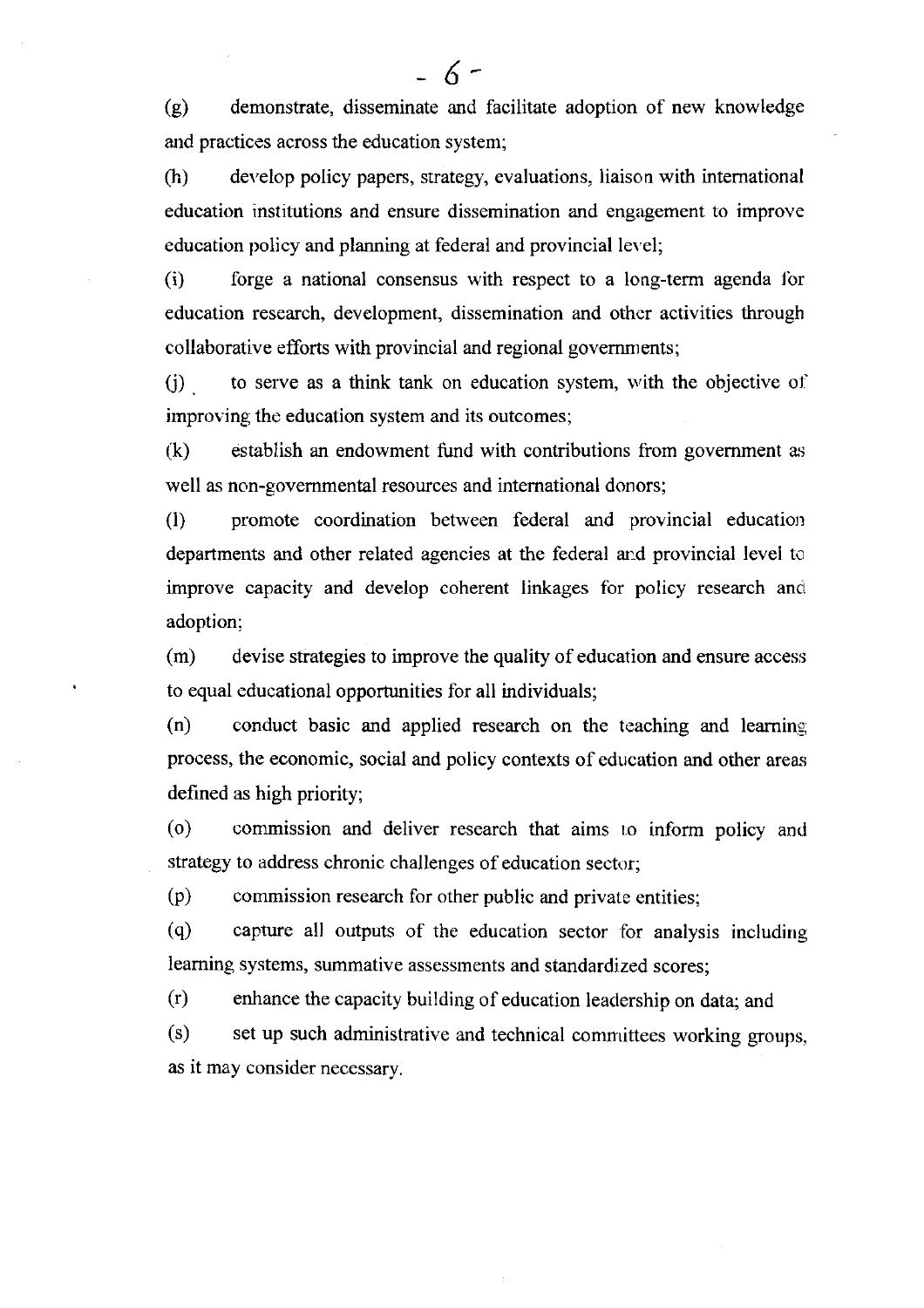7. Chief Executive Officer of the Institute.  $- (1)$  There shall be a Chief Executive Officer (CEO) of the Institute appointed by the Prime Minister on such terms and conditions as may be prescribed by rules.

(2) The CEO shall be the head of the Institute and shall be responsible for implementation of all the orders, decisions, directives and policies of the administrative Division.

8. Delegation of powers. - The Board may delegate such of its powers as may be necessary, on a case to case basis, to the CEO or any officer of the Institute.

9. Committees.- (1) The Board may set up committees to advise on any specific issue.

(2) The composition and functions of a committee and working group shall be such as may be prescribed by regulations.

10. Recruitment, conditions of service and disciplinary powers.- The Institute may subject to general or special orders, as the administrative Division may give to it from time to time and subject to such regulations as may be made in this behalf, create, up-grade, down grade or abolish posts, appoint such officers, advisers, consultants and employees as it considers necessaxy for the efficient performance of its functions on such terms and conditions as may be prescribed by regulations.

11. Existing employees.- (1) All employees of the Academy of Educational Planning and Management and the National Education Assessment System hereinafter dissolved shall, notwithstanding anything contained in any law, agreement, deed, document or other instruments, stand transferred to the lnstitute in accordance with the terms and conditions of service as were before commencement of this Act applicable to them and all such employees shall have a right to maintain their seniority as per their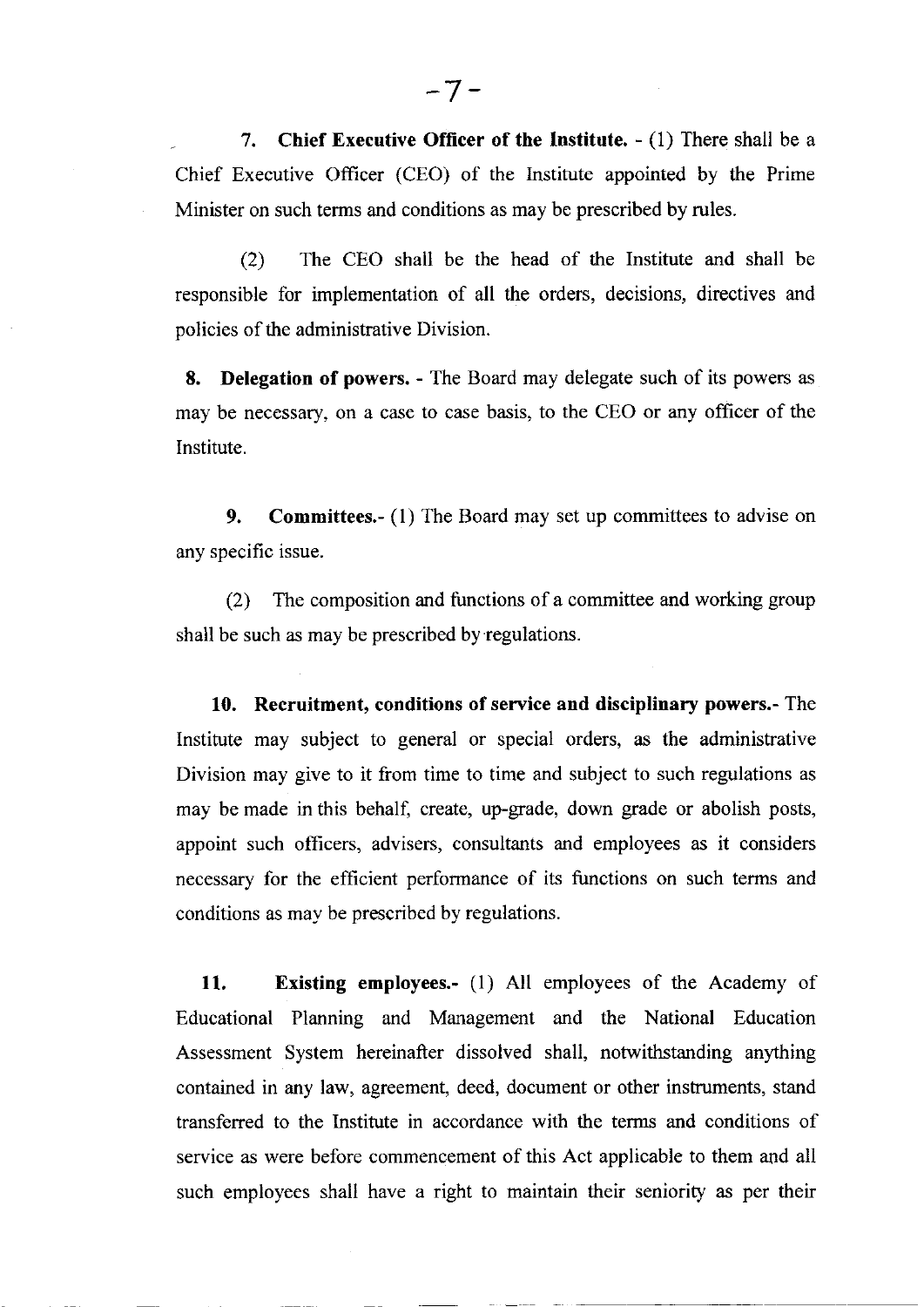previous departments in accordance with the Civil Servants Act,1973 (Act No.LXXI of 1973) and no officer or other employee whose services are so transferred shall be entitled to any compensation because of such transfer:

Provided that such employees shall, within ninety days of the commencement of this Act, exercise an irrevocable option either to continue on the existing terms and conditions as civil servants in which case they shall be transferred to the surplus pool maintained by the Establishment Division or to opt to the employment of the Institute.

(2) Where an employee does not exercise any option under sub-section (1), he shall be deemed to have opted to remain civil servarlt.

12. Fund.- (1) There shall be a fund to be called the Institute Fund which shall vest in the Institute and to which shall be credited-

(a) arurual grants by the Federal Govemment;

(b) donations by Federal Government or provincial governments or other organizations;

(c) donations by intemational organizations, persons and individuals; and

(d) profits from investments made in government securities subject to the provisions of the Public Finance Management Act, 2019.

(2) The mechanism for operation of the Institute Fund shall be prescribed. by the contract of the contract of the contract of the contract of the contract of the contract of the contract of the contract of the contract of the contract of the contract of the contract of the contract of the contrac

13. Submission of reports. - The Institute shall submit an annual report to the administrative Division in respect of its activities or as and when required by the said Division.

14. Audit and accounts.- (1) The Institute shall maintain its accounts of receipts and expenditure in such manner as may be prescribed in accordance with Articles 169 and 170 of the Constitution of the Islamic Republic of Pakistan.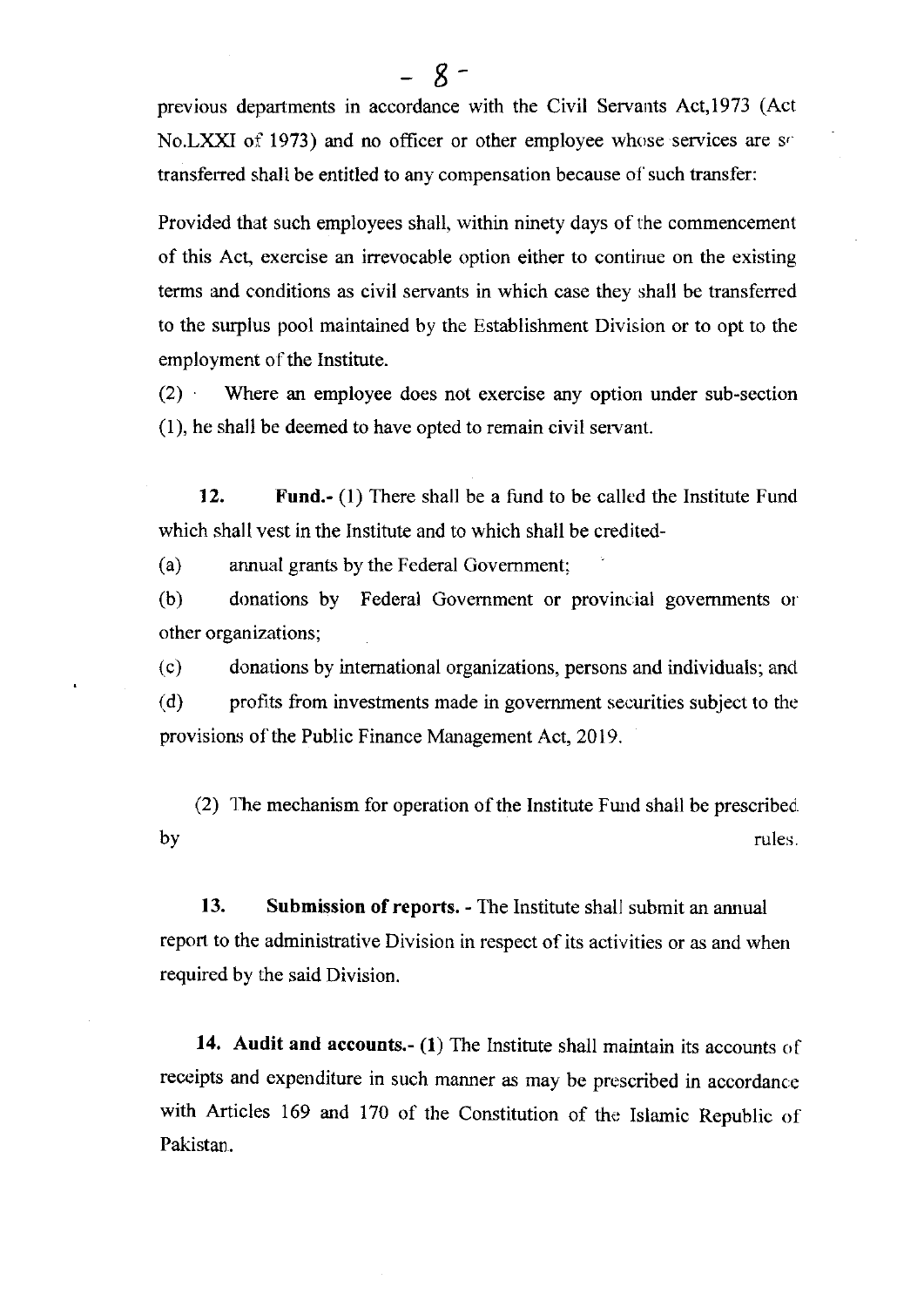(2) The accounts of the lnstitute shall be audited every year by the Auditor General of Pakistan.

15. Employees of the Institute to be public servants.- Every employee of the Institute and every person acting or purporting to act under this Act and the rules and regulations made there under shall be deemed to be public servants within the meaning of section 2l of the Pakistan Penal Code (Act No.XLV of 1860).

**16.** Indemnity.- No suit, prosecution or other legal proceedings shall lie against any person exercising the powers or performing functions for anything done in good faith or intended to be done, under this Act.

17. Repeal and saving. - (1) fhe erstwhile Ministry of Education's Resolution No.F.2-10/81-AEPM, dated the  $16<sup>th</sup>$  March, 1982, Notification No.F.4-2/84-P.C., dated the 13<sup>th</sup> November, 1985, Notification No.F.4-15/85-P.C., dated the 20<sup>th</sup> February, 1986, Notification No.F.2-5/2004-A&C, dated the  $15<sup>th</sup>$  January, 2005 and Notification No.F.1-8/2004/NEAS (F.V), dated the 29<sup>th</sup> January, 2008 and the erstwhile Capital Administration and Development Division's Notification No.F.1-1/2011-NEAS, dated the  $9<sup>th</sup>$  June, 2011 and all such other instruments for the time being in force are hereby repealed.

(2) Upon the commencement of this Act and repeal of the instruments specified under sub-section (1), the Academy of Educational Planning and Management and National Education Assessment System stand dissolved,

(a) all assets, rights, powers authorities and privileges and all property movable or immovable, cash and bank balance, reserye funds, investments and all other interests and rights in or arising out of such property and all debts, all liabilities and obligations of whatever kind of the Academy of Educational Planning and Management and National Education Assessment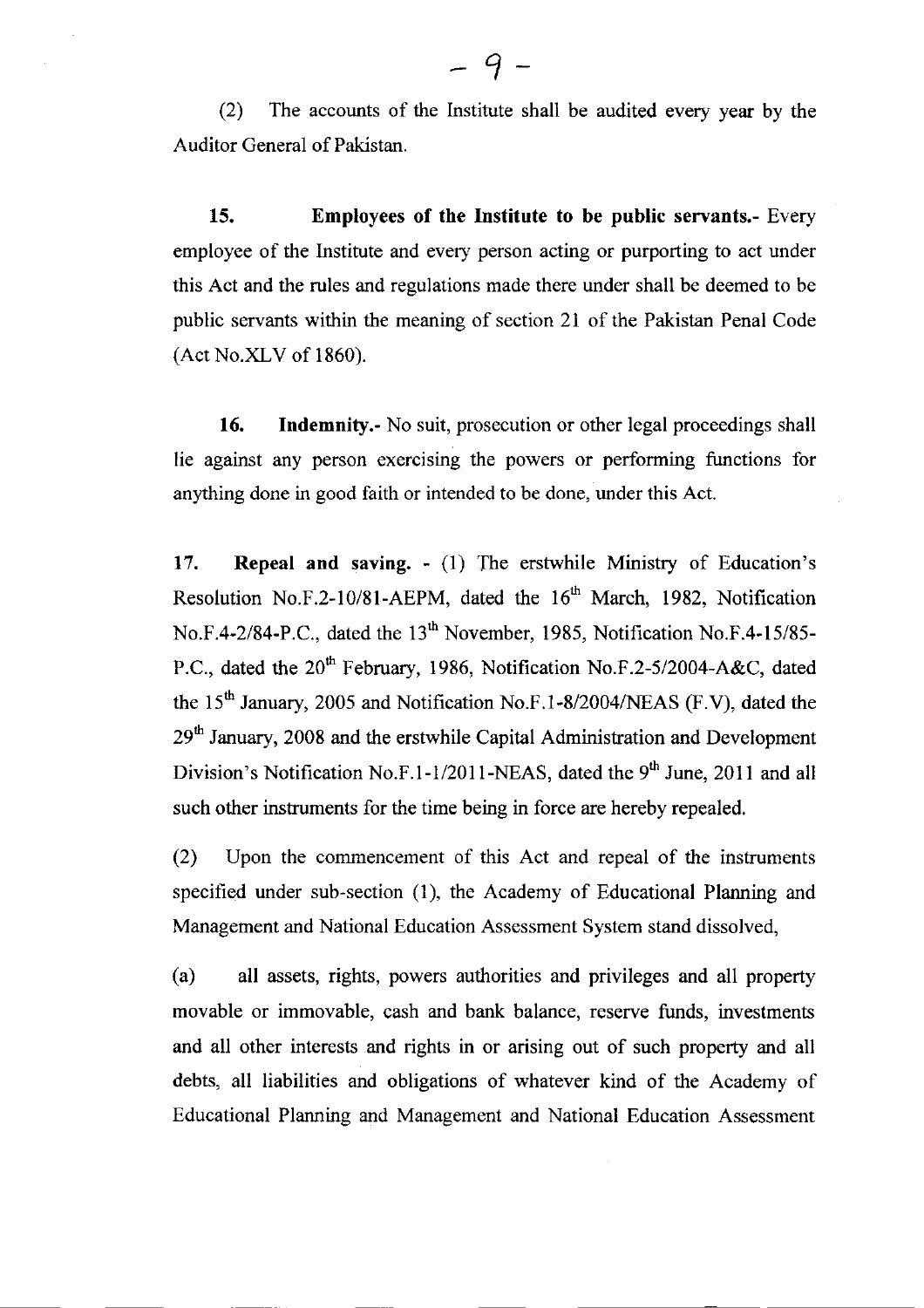System dissolved as aforesaid subsisting immediately shall stand transferred to and vest in the Institute;

(b) all officers and other employees of the Academy of Educational Planning and Management and National Education Assessment System dissolved as aforesaid shall, notwithstanding anything contained in any law or in any agreement, deed, document or other instrument, stand transferred to the Institute in accordance with the present terms and conditions of the service applicable to them;

 $(c)$  all debts and obligations incurred or contracts entered into or rights acquired and all matters and things engaged to be done by, with or for the Academy of Educational Planning and Management and National Education Assessment System before its dissolution and constitution of the Institute. shall be deemed to have been incurred, entered into, acquired or engaged to be' done by with or for the Institute;

(d) all suits and other lega! proceedings instituted by or against the Academy of Educational Planning and Management and National Education Assessment System before dissolution thereof and constirution of the lnstitute shall be deemed to be suits and proceedings by or against the Institute and may be proceeded or otherwise dealt with accordingly;

(e) all actions done by the Academy of Educational Planning and Management and National Education Assessment System before the commencement of this Act shall be deemed to bc done under this Act: and

 $(0)$  all existing officers and employees shall be given option under section 11 for absorption in the Institute established under this Act and shall be deemed, on absorption, to have been appointed by the Institute under this Acc in accordance with the terms and conditions which shall not be less favourable than previous service conditions including pension, GP Fund, gratuity, housing and other fringe benefits made permissible by the Federal Govemment.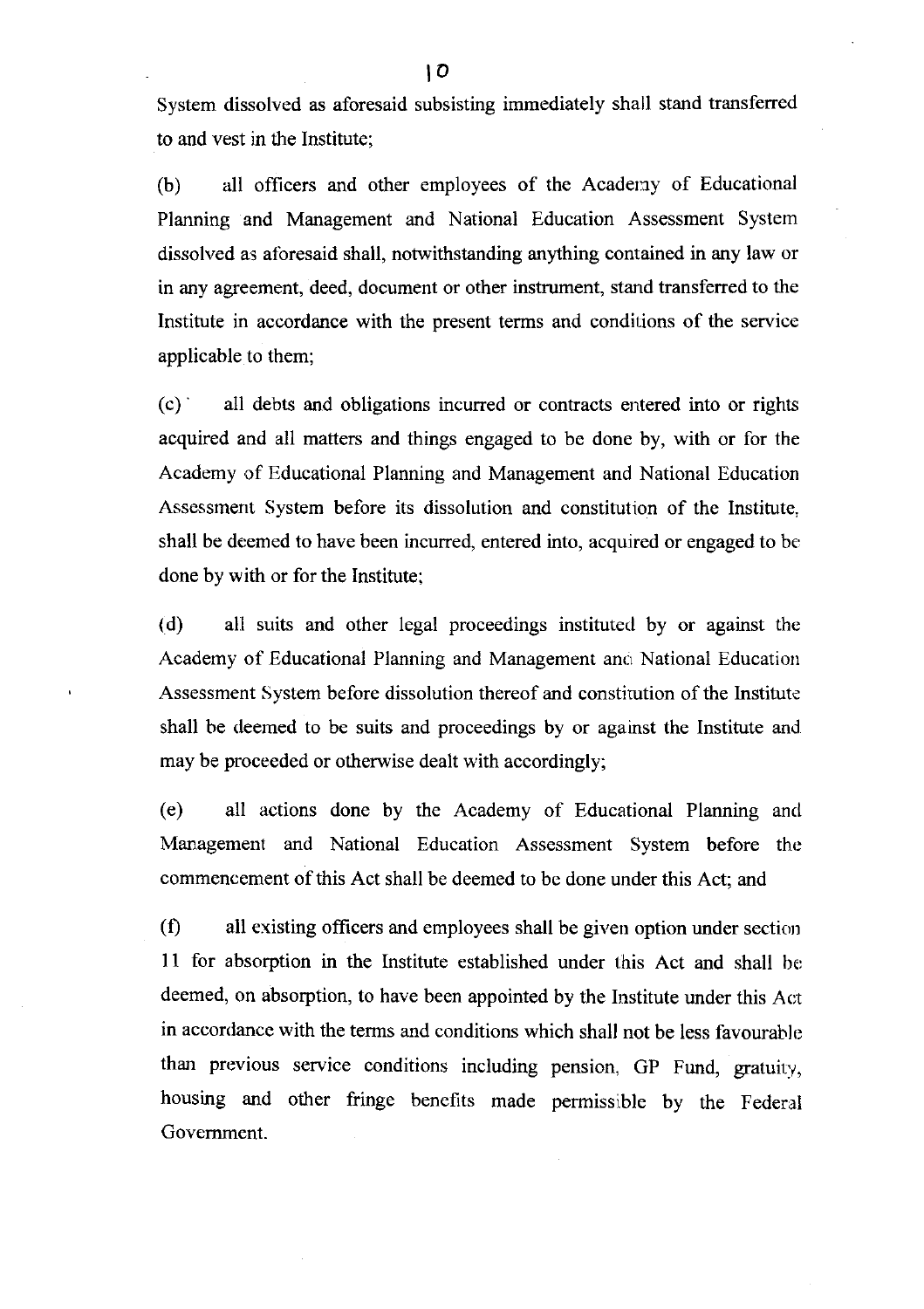18. Power to make rules. – The Federal Government may, by notification in the official Gazette, make rules to carry out the purposes of this Act.

19. Power to make regulations. - The Institute shall, by notification in the official Gazette, make regulations not inconsistent with the rules, if any, on all internal matters for which regulations are necessary or expedient.

#### STATEMENT OF OBJECTS AND REASONS

Consequent to the decision of the Govemment to merge the Academy of Educational Planning and Management (AEPAM) and National Education Assessment System (NEAS) and to establish the Pakistan Institute of Education (PIE), a body corporate, through legislation, which will take over the merged functions of both the organizations.

2. The PIE Bill, 2021, envisages the merger of AEPAM and NEAS, two subordinate organizations, into an autonomous body for a paradigrn shift in data regime to meet challenges of information ard digital data flows to all types of educational institutions and leaming systems. It will maintain and continually update a centralized education data related to all levels/tiers of the public and private education sector, including Madaris and vocational training. Such a data regime will encompass human resource, equipment, infrastructure and other relevant domains to develop a national response and augment the development of an evidence based strategy for future educational reforms and sustainable development goals reporting to world organizations, on the agreed indicators.

3. The proposed PIE would be an institution of excellence meant for wide-ranging Research, Assessment, Training & Management Information System in education and will act as a think tank for the Ministry. It would also forge a national consensus conceming a longterm agenda for education research, development, dissemination and other activities through collaborative efforts with provincial and regional governments.

4. Pakistan Institute of Education (PIE), through this legal instrument will be able to develop policy papers, stategy, evaluations and liaison with intemational education institutions and ensure dissemination and engagement to improve education policy and planning at the Federal and Provincial level.

 $\vec{d}^{\pm}$ 

5. The bill is being moved in the context of the above-mentioned reasons.

(SHAFAQAT MAHMOOD) Minister for Federal Edr:cation and Professional Training

 $-11$  -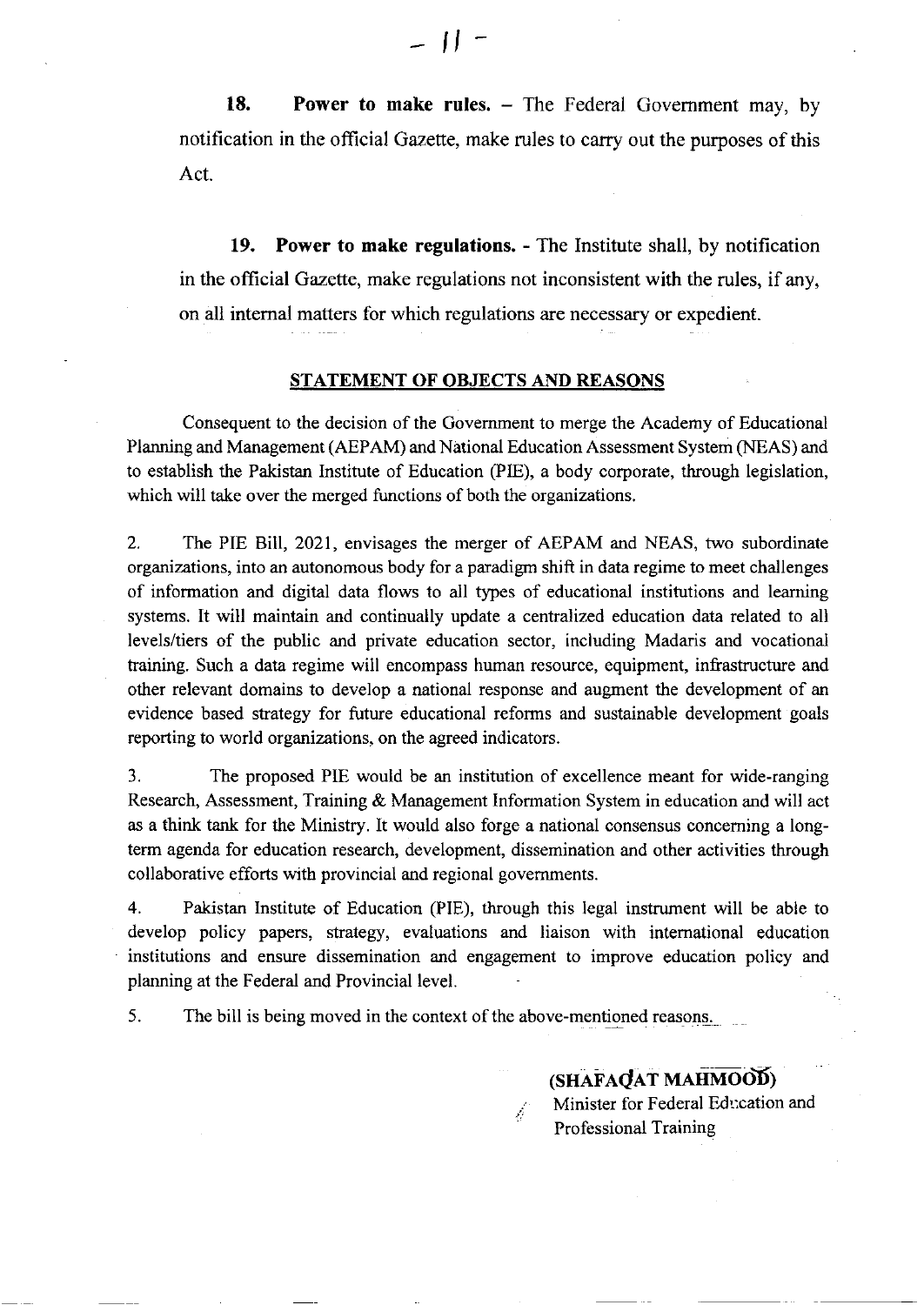[ قومی اسمبلی میں پیش کردہ صورت میں]

ياكىتان انسٹیٹیوٹ برائے تعلیم کوبطور ہیئت جمیعہ قائم کرنے کابل

ہرگاہ کہ، پاکستان کے لیپےتعلیمی اعداد وشارکاار نکاز یقیناً ایک دشوارمرحلہ ہے تا کہ شعبہ تعلیم میں چلینجز اوران کےحل کو بہتر طور برسمجھا جا سکے اور وسائل کے تعین ، کمز وریوں ، پسماندہ شعبہ جات اور کامیابی کی مثال سے متعلق دانشمندانه فیصلے کیئے جاسکیں جن کا پھر دیگر شعبہ جات میں اعاد ہ کیا جاسکتا ہے؛ اور چونکہ، پاکستان بہت سے بین الاقوامی تعلیمی اقرار ناموں، کا دستخط کنندہ ہے،انتہائی نمایاں ہوتے ہوئے تحفظ پسندانه ترتی کےامداف جن کی ریورٹنگ ایک ملک کومطلوب ہو کہ وہ باہم متفقہاشاریوں پرریورٹ کرے،جن کا ہونا ناممکن ہے،اگرکوئی مرکزی ایجنسی نہ ہوجوتعلیمی اعداد دشارکی نسبت معلومات کواکھٹا کرنے اوران کا تجز پیرکہ نے میں کرداراداکرربی ہو۔ لہذا،اب، يقرين مصلحت ہے كہ پاكستان انسٹیٹیوٹ برائےتعلیم كوبطور ہیئت جمیعہ قائم كیاجائے اوراس سے منسلکہاوراس کے نمنی امور کااہتمام کیاجائے؛ بذريعه مذاحسب ذيل قانون دضع كياجا تاہے:۔ ا۔ گھشخشوان،وسعتاورآغازنفاذ :۔ ببرا يكث بإكستان انسنينيوث برائح تعليم  $\omega$ ا یکٹ،۲۰۲۱ءکےنام سےموسوم ہوگا۔ (۲) گیل پاکستان پروسعت پزی<sub>ر</sub>ہوگا۔ (۳) بەيغى الفورنافذ العمل ہوگا۔ **۲۔ لعمر یفات:۔** اسا یکٹ میں،تاوقتیکہ کوئی شئے سیاق دسباقاور موضوع سے متناقض نہ ہو،۔۔ (الف)''بورڈ''سے دفعہ ؒاسکے تحت تشکیل کردہ بورڈ مراد ہے؛ (ب) "چیئریرس"ے بورڈ کاچیئریرس مرادے؛ **(ج) ''حکومت''سےوفاتی حکومت مرادے؛**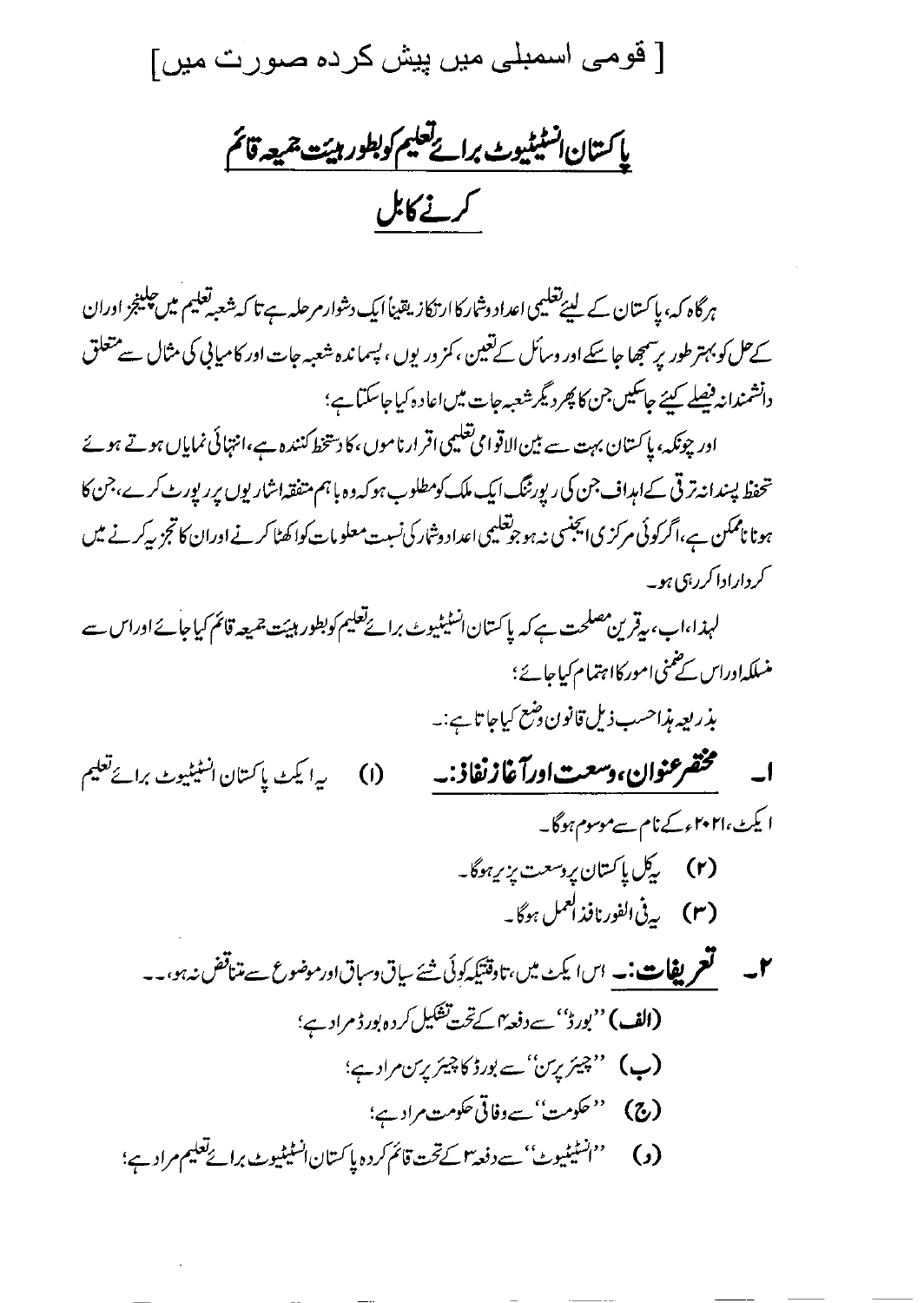**سل \_ السَّيْمَلِيوٹ کا قيام:۔ (ا**) \_ اسا يکٹ کے آغازنفاذ پر، پاکستان انسٹیٹیوٹ برائےتعلیم، بعدازیں جوانسٹیٹیوٹ کہلائے گا،قائم شدہ ہوگا۔

احکامات کے تابع ،املاک حاصل کرسکتا ہےاوراس پر قبضہ رکھ سکتا ہےاوراس کے نام سے مقدمہ کرسکتا ہےاوراس پر مقدمہ قائم ہوسکتا ہے۔

اپنےعلاقائی کیمپسز قائم کرسکتا ہے۔

(۴) تمام املاَک،حقوق اور مفادات کسی بھی طرح کے ہوں جواستعمال ہوئے ،استفادہ کیا گیا تجویل میں لیے گئے ملکیت میں لیئے گئے پااس کوتفویض کیے گئے تعلیمی پالیسی اورانصرام کی اکیڈی،قومی تعلیمی تشخیصی نظام کی جانب سے پااس کے لیئے ملکیت میں رکھے گئے جو، بعداز <sup>میں تح</sup>لیل ہوگےاوران مہیوں کے برخلاف باقی ماندہ قانو نی وجوب اسا یکٹ کےتحت قائم کر دہ انسٹیٹیوٹ کونتقل ہیچے جا ئیں گے ،اوراس کی ذیہ داری بن جا ئیں گے ۔ مہم سے مس**حور ٹرز کا پورڈ :۔** (۱) انسٹیٹیوٹ کی عمومی ہدایت اوراس کی نگرانی کے امور بورڈ کوتفویض ہوں گے،جوتمام اختیارات استعال کرسکے گااورتمام افعال اوراشیاءکرسکے گاجوانسٹیٹیوٹ استعمال کرسکتاہے پااس کی جانب

سے کئے جاسکتے ہیں۔

(۲) پورڈایک چوٹی کی ہیئت ہوگاادرانظا می ڈویٹرن کی جانب سےتقررکر دہ حسب ذیل ارکان پر مشتل ہوگا، یعنی.۔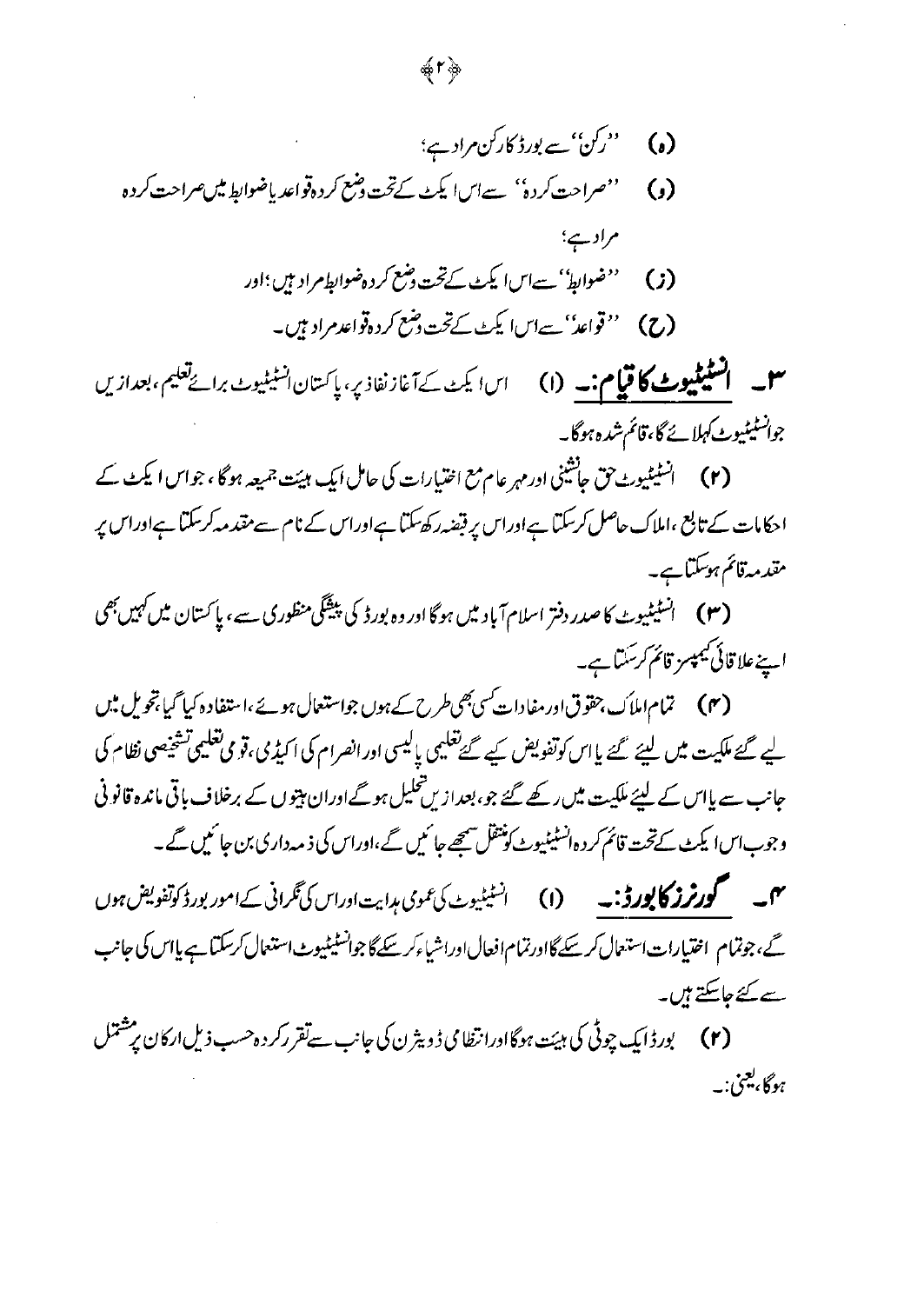### チトウ

(۷) چیئر پرین،تادقتیکہ کہ دہ اپنے عہدے سےقبل ازیں استعفیٰ نہ دے دے،تین سالہ مدت تک اپنے عہدے پر فائزرہ سکتا ہےاورالیں مدت یامدتوں تک دوبارہ تقرر کااہل ہوگا جیسا کہ وزیراعظم تعین کرے،گرشرط ہیہ ہے كەاپنى مەت كے خاتىم پراپنےعہدے پر فائز نہ ہوگا۔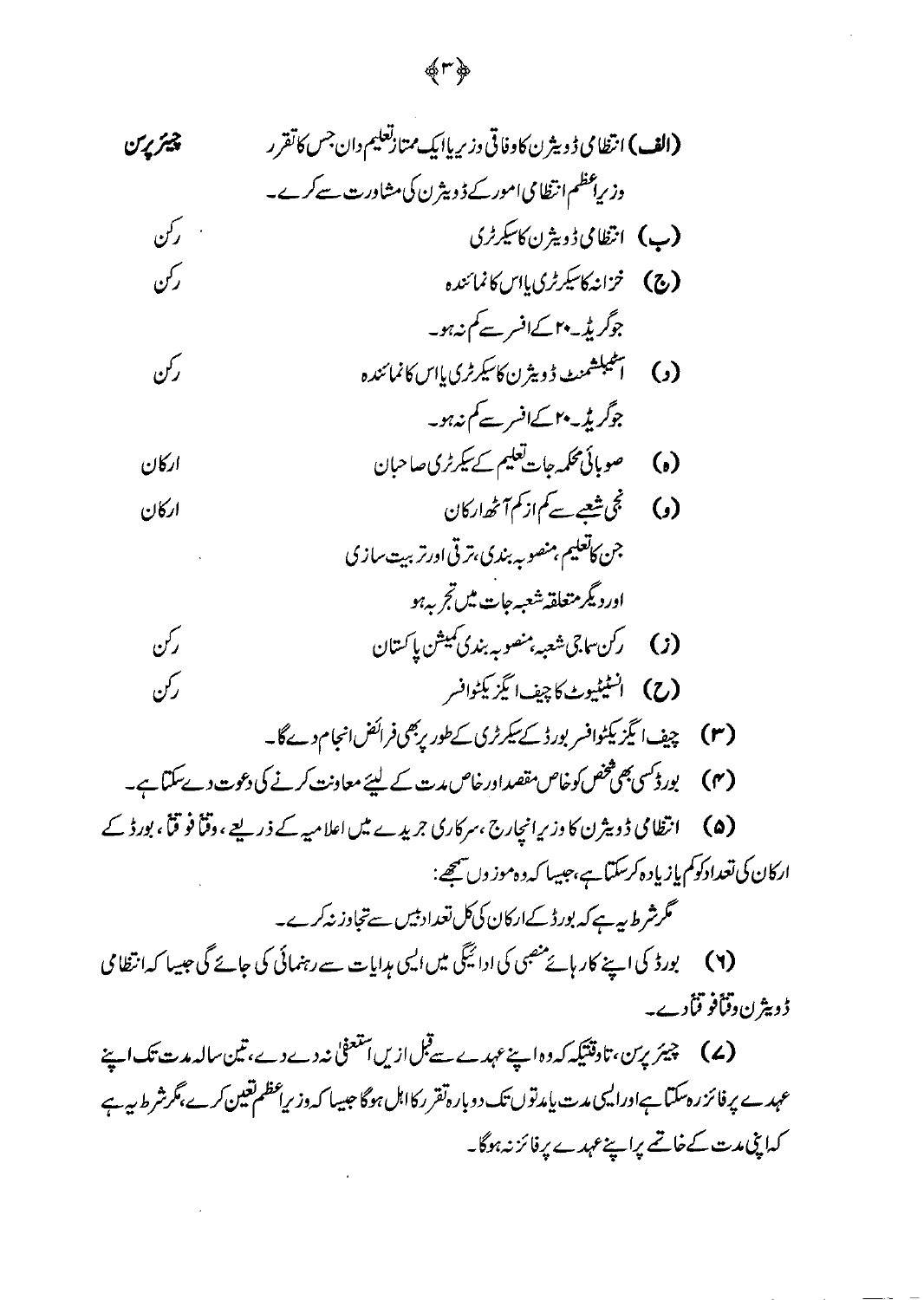(۹) انتظامی ڈ دیٹر ن، چیئریرس کی سفارش پر <sup>کس</sup>ی بھی رکن کوعلاوہ از س رکن بر بنائےعہدہ کے،اگروہ تواتر کے ساتھ اس کوتفویض کر دہ فرائض کی ادائیگی میں نا کام ہوجا تا ہے یااپنےعہدے کا غلط استعال کرتا ہےتوا سے برطرف کرسکتاہے۔

تین سال کی مدت تک اپنے عہدے پر فائز رہ سکتا ہے،اورالیہی مدت پامدتوں کے لیئے جیسا کہ انتظامی ڈ ویثر ل تعیین کر سکتا ہےدوبارہ تقرر کااہل ہوگا،

گرشر ط ہیرہے کہ رکن کی مدت کےا نقضاءکے بعداس کاعہد دختم ہوجائے گا۔

ھ ۔ **پورڈ کے اجلاس:۔** (۱) بورڈ کے اجلاس جب اور جیسے مطلوب ہوں گے نگر کم از کم سہ ماہی میں ایک مرتبہاں وقت اورحگہ پر جیسا کہ چیئر میں تعین کرسکتا ہے منعقد ہوں گے۔

(۲) بورڈ کےاعلاس ایسے طریقہ کارکی مطابقت میں منعقد کے جائیں گے جیسا کہ ضوابط میں مصر حہ ہو۔

(۳) پورڈ کی کل رکنیت میں نصف جس میں انتظامی ڈویٹر ن کے سکرٹری کی موجود گی شامل ہےاجلاس کا قورم<sup>ہش</sup>کیل دیں گے۔

(۴) ۔ چیئر پرین ، پا اس کی عدم موجود گی میں اس ضمن میں اس کی جانب سے نامزدکر دہ<sup>ھخ</sup>ص بورڈ کے، اجلا*س کی صد*ارت کرےگا۔

(۵) گورڈ کے نیسلےموجوداراکین کی اکثریت سے کیے جاتمیں گےاور، برابری کی صورت میں،اجلاس کی صدرات کرنے والاتخص فیصا کرن ووٹ دےگا۔

(۲) گیورڈ کے تمام احکام ،عزائم اور فیصلے بورڈ کے اجلاس میں ہونے والے بحث مباحثہ کے ریکارڈ کے، ہمراہ تحریری طور پر پیج حالت میں لائے جا کیں گے۔

۲۔ انسٹیٹیوٹ کےا**ختیارات اورکار ہائے جنصی:۔** انسٹیٹیوٹ (الف) توی امداف کے نتیجے،شعبے کے منصوبوں اور دیگر ذید داریوں جیسے تحفظ پسندانہ ترقی کے.

垂い声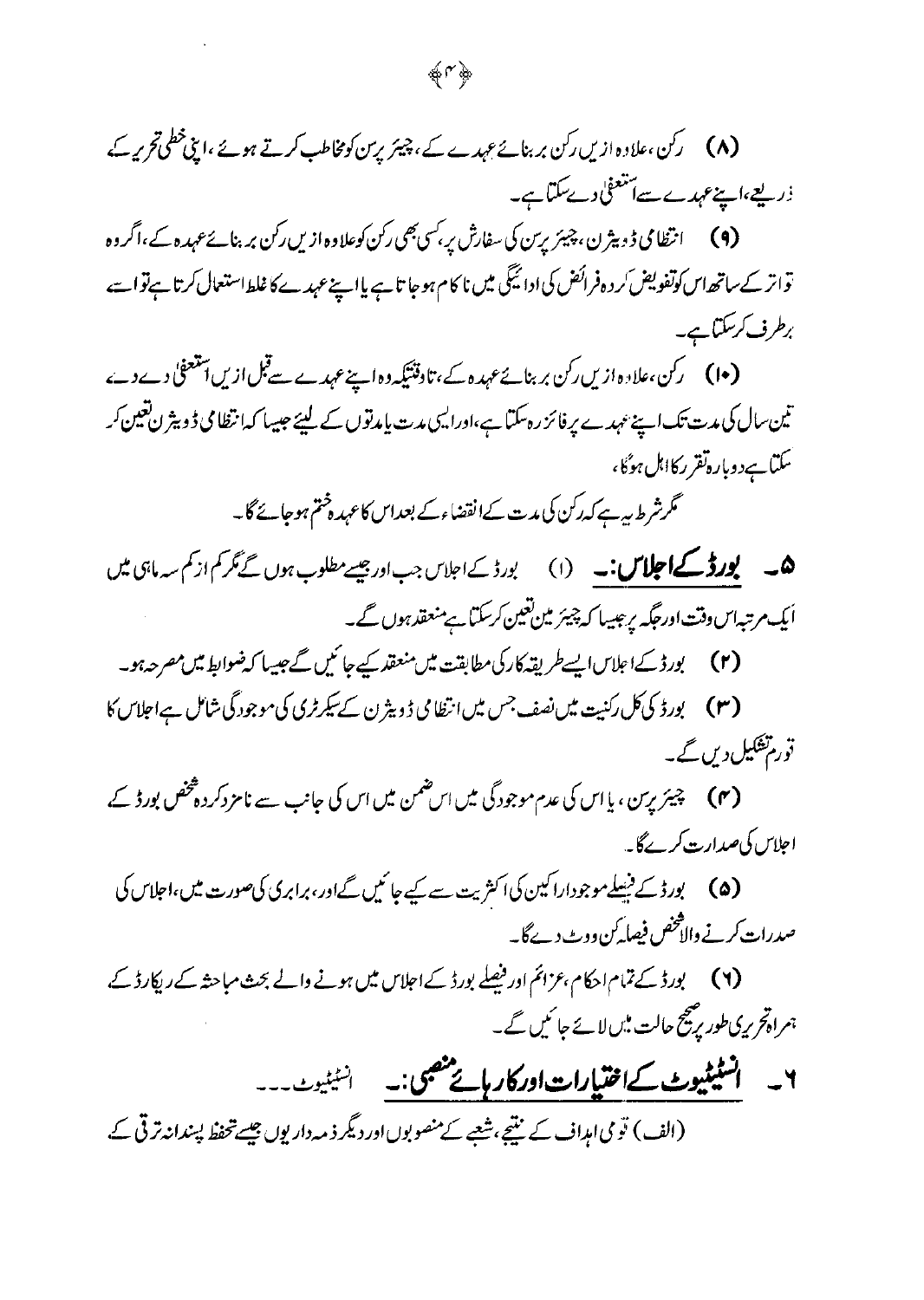- (ج) سرکاریااور بجی تعلیمی شعبے کے تمام سطحوںااور درجات کے تعلیم سے متعلق ڈیٹا کو برقر ارر کھے گا اور مسکسل تازہ ترین رکھے گا اس میں مدرسہ اور پیشہ ورانہ تربیت شامل ہے جوانسانی وسائل،ساز وسامان ،انفراسکچر اور دیگر متعلقہ علاقہ جات پرمحیط ہوتا کہ ستقبل میں تعلیمی اصلاحات کے لیےقو می رڈمل کوفر وغ دیاجا سکےاور حکمت مملی کی ترقی میں اضافہ کیاجا سکے؛
	- اعداد پڑی شکل میں تعلیم سے متعلق ڈیٹا کی بغیر سی رکاؤٹ کے دستیانی کویقینی بنائے گا؛  $\left( \cdot \right)$
- ادارہ شاریات پاکستان اور دیگر ڈیٹااکٹھا کرنے والی اورتحقیقاتی تنظیموں کےساتھ ڈیٹا کی  $\left( \, \right)$ توثیق کے لیے ہم7ہنگی کرےگا؛
- یورےنظام تعلیم میں نئےعلم ادرطریقوں کواپنانے کی توضیح دے گا ،نشر واشاعت کرے گا  $(i)$ اورسہولت دےگا؛
- (ح) بین الاقوامی تعلیمی اداروں کے ساتھہ پالیسی دستاویزات ،حکمت عملی تشخیص اور رابطے کو فروغ دےگااور وفاقی اورصو بائی سطح رتعلیمی پالیسی اورمنصوبہ بندی کو بہتر بنانے کے لیے نشر واشاعت اور پابندی کویتینی بنائے گا؛
- صوبائی اور علا قائی حکومتوں کے ساتھ پاہمی کوششوں کے ذریعے تعلیمی شخقیق ، تر قی ،  $\left( \frac{1}{2} \right)$ نشر واشاعت اور دیگر سر گرمیوں کے لیے طویل المدتی ایجنڈا کی نسبت سے قومی اتفاق رائے قائم کرےگا؛
- تغلیمی نظام کوبہتر بنانے اوران کے نتائج کی غرض سے، نظام تعلیم پراہل فکر کے طور پر کام  $\zeta(3)$ کر گے؟؛

(ک) سرکاری نیز غیرسرکاری ذرائع اور بین الاقوامی عطیہ د ہندگان کے چندوں سےایک سرمایہ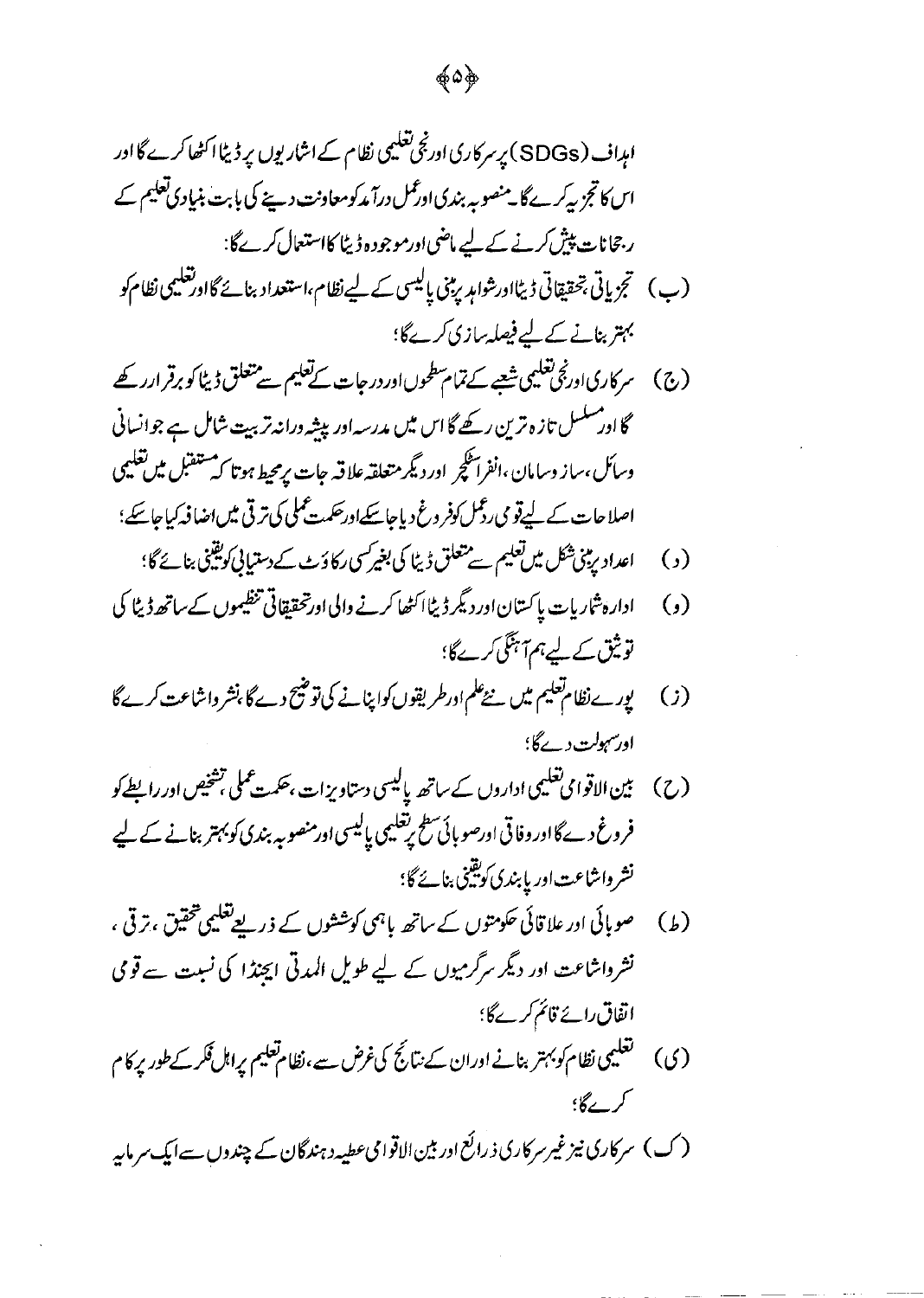## ونف قائم *کرے*گا؛ (ل) وفاقی اورصو بائی تغلیمی شعبوں ادر وفاقی اورصو بائی سطح پر دیگر متعلقہ ایجنسیوں کے درمیان ہم آہنگی کوفر وغ دے گا تا کہ پالیسی تحقیق اوراسے اپنانے کے لیے استعداد کو بہتر بنایا ماسکےاورم بوط ر دانط کوفر دغ دیاجاسکے؛ (م) معیارتعلیم *کوبہتر* بنانے کے لیے حکمت عملی *وشع کرے* گااورتمام افراد کے لیے مساوی تعلیمی مواقعوں تک رسائی کویقینی بنائے گا؛ (ن) معاشی ،ساجی اورپالیسی ساق دسباق کی تعلیم اوراعلی ترجیح کے طورپر بیان کر دہ دیگر شعبوں میں،درس دیڈ ریس کے کمل پر بنیادی اور کملی تحقیق کاانعقادکرےگا؛ تنٹنے کے لیے پالیسی اورحکمت مملی سےآگاہ کرناہے؛ (ع) دېگرسر کارياادرنجي مېټوں کوتحقيق کااختيار دےگا؛ (ف) تجريركرنے کے ليے تعليمى شعبے کے تمام نتائج كوتصرف ميں لانے گان ميں سکھنے کے نظام، خلاصرشخیص اورمعیاری اسکورز شامل ہیں ؛

ے۔ اسٹیٹیوٹ کا چیف ایگزیکٹوافسر:۔ (۱) دری<sup>اظم</sup> کی جانب سے ا<sup>شٹیٹ</sup>یوٹ کے چیف ا ٹیَزیکٹوافسر (CEO) کاتقر رایسی قیودوشرائط پرکیاجائے گا جیپیا کی**تواعد کی روسے مقررہ ہو۔** 

ضر دری شتھے۔

CEO انسٹیٹیوٹ کا سربراہ ہو گا اور انتظامی ڈویثرن کے تمام احکامات ، فیصلوں ، ہدایات اور  $(r)$ یا میسیوں پر کس درآ مدکرانے کے لیے ذید دارہوگا۔

**۸۔ گفویض اختیارات:۔** بورڈ اپنے ایسے اختیارات انسٹیٹیوٹ کے CEO یا کسی بھی افسر کوجیسا <sup>س</sup> بہ حال**یے میں صورت حال کی بنیاد پر بضروری ہوتفویض کر سکے گا۔** 

垂り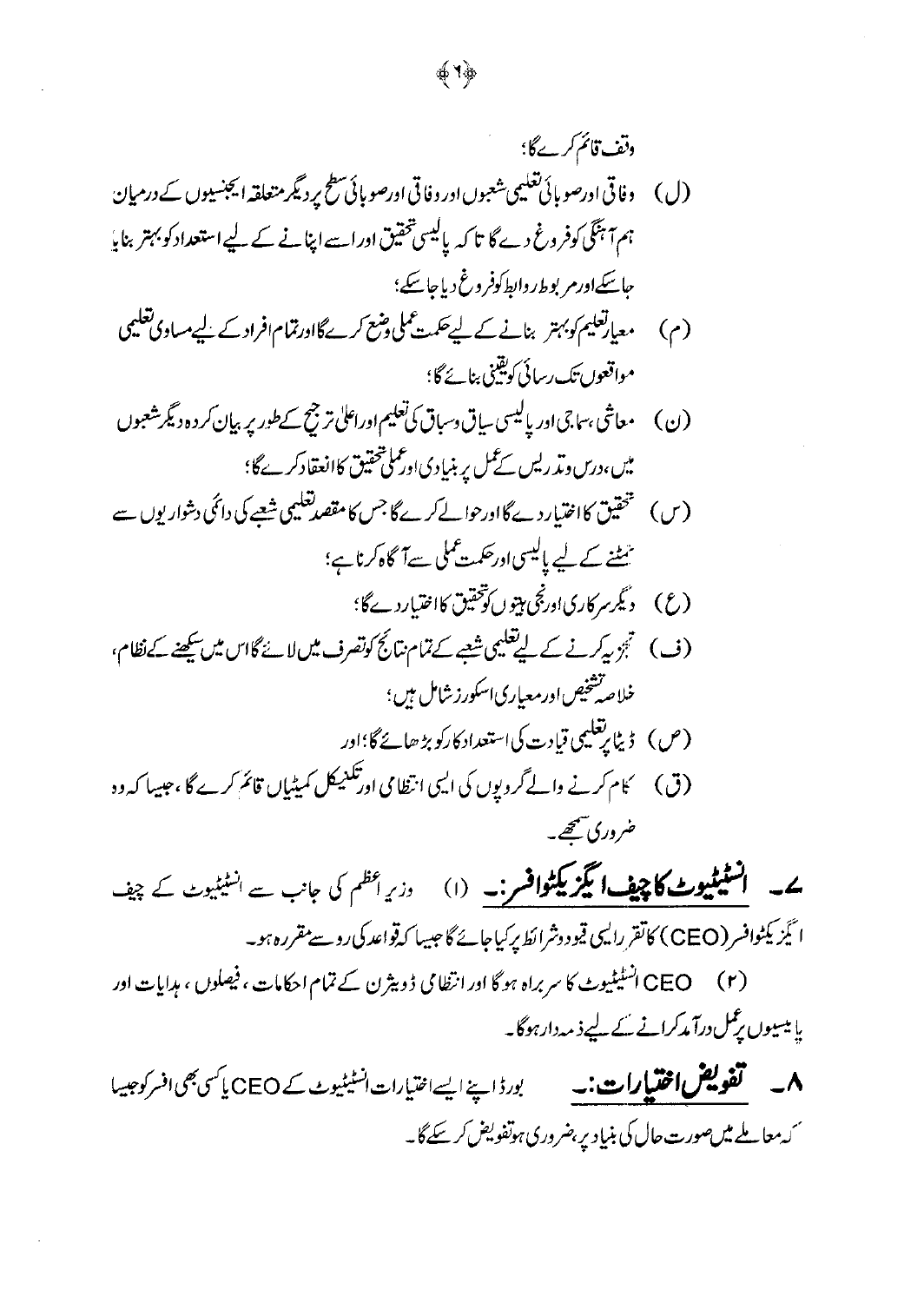**9۔ میٹیمیاں:۔** (۱) بورڈسیبھی مصرحہ امرشقیح طلب پرمشورہ لینے کے لیے کمیٹیاں قائم کرسکےگا۔ (٢) سیمیٹی اور کام کرنے وا کروپ کی تشکیل اور کار بائے منصبی ایسے ہوں گے جیسا کہ ضوابط کی روسے مقررہ ہو۔ •ا۔ **گجرٹی،شرائط ملازمت اورتادیچی اختیارات:۔** انسٹیٹیوٹ عموی یاخصوص احکام کے تابع ہوگا،جیسا کہ انتظامی ڈویٹرن دقناً فو قناً اسے دےاورایسےضوابط کے تابع ہوگا جیسا کہ اس ضمن میں،آسامیاںتخلیق کرنے ،ترقی دیئے ،تنز لی کرنے یا<sup>خت</sup>م کرنے کے لیے *وضع کیے گئے ہوں ،*ایسےافسران ،مشیران ،تشملنٹٹس اور ملاز مین کاتقر رکر سکے گا جیسا کہ وہ اپنے کار ہائے منصبی کی موثر انجام دہی کے لیےضروری سمجھےالیں قیو دوشرائط پرجيسا کے ضوابط کی روسے مقررہ ہو۔

**اا۔ موجودہ ملاز مین:۔** (۱) گ<sup>تعلی</sup>ی منصوبہ بندی اور پجنٹ اکیڈی اورقوی تعلیمی تشخیصی نظام کے بعداز پں تحلیل شدہ تمام ملاز مین بسی بھی قانون ،اقرار نامے ،وثیقہ،دستاویزیاد یکر دستاویزات میں شامل کسی امر کے بادصف،انسٹیٹیوٹ میں ملازمت کی قیو دوشرائط کی مطابقت میں نتقل شدہ سمجھے جا کیں گے ۔جیسا کہ اس ایکٹ کے آغاز نفاذ سےقبل ان پرقبل اطلاق تھے اور تمام ایسے ملاز مین کوسول سرونٹس ایکٹ ،۱۹۷۲ء (ایکٹ نمبر ایے بابت ۴۷ء) کی مطابقت میں ان کےسابقہ محکموں کے مطابق ان کی سنبار ٹی برقر ارر کھنے کاحق حاصل ہوگا اورکوئی افسر پا دیگر ملازم جن کی سروسر منتقل شدہ ہوں توالیں منتقلی کی دجہ سے کسی بھی معاوضے کے مستحق نہیں ہوں گے : گرشرط سہ ہے کہ مذکورہ ملاز مین ،اس ایکٹ کے آغاز نفاذ کےنوے دنوں کےاندر ، نا قابل تنشیخ انتخاب کا

استعال کریں گے یا تو سول ملازمین کےطور پرموجودہ قیودوشرائط پر بدستور رہیں گے تو ایسی صورت میں انہیں ائىلمېشىنىپ ۋويترن كى جانب سے قائم كر دەسرىپىس يول مىں نتقل كر ديا جائے گا ياانسٹىليوٹ كى ملازمت كا انتخاب کریں گے۔

(۲) جہاں ملازم ذیلی دفعہ (۱) کے تحت کسی بھی انتخاب کا استعمال نہیں کرتا ،تو یہ پیچھا جائے گا کہ اس نے ېدستورسول ملازم رينے کاانتخاب کياہے۔

**۱۲۔ فنڈ:۔** (۱) ایک فنڈ انسٹیٹیوٹ فنڈ کے نام سے موسوم ہوگا جسے انسٹیٹیوٹ میں تفویض کیا جائے گا اور جس میں حسب ذیل کوجمع کیاجائے گا۔ (الف) وفاقي حكومت كي جانب سے سالا نه منظورشده رقم؛

4∠∲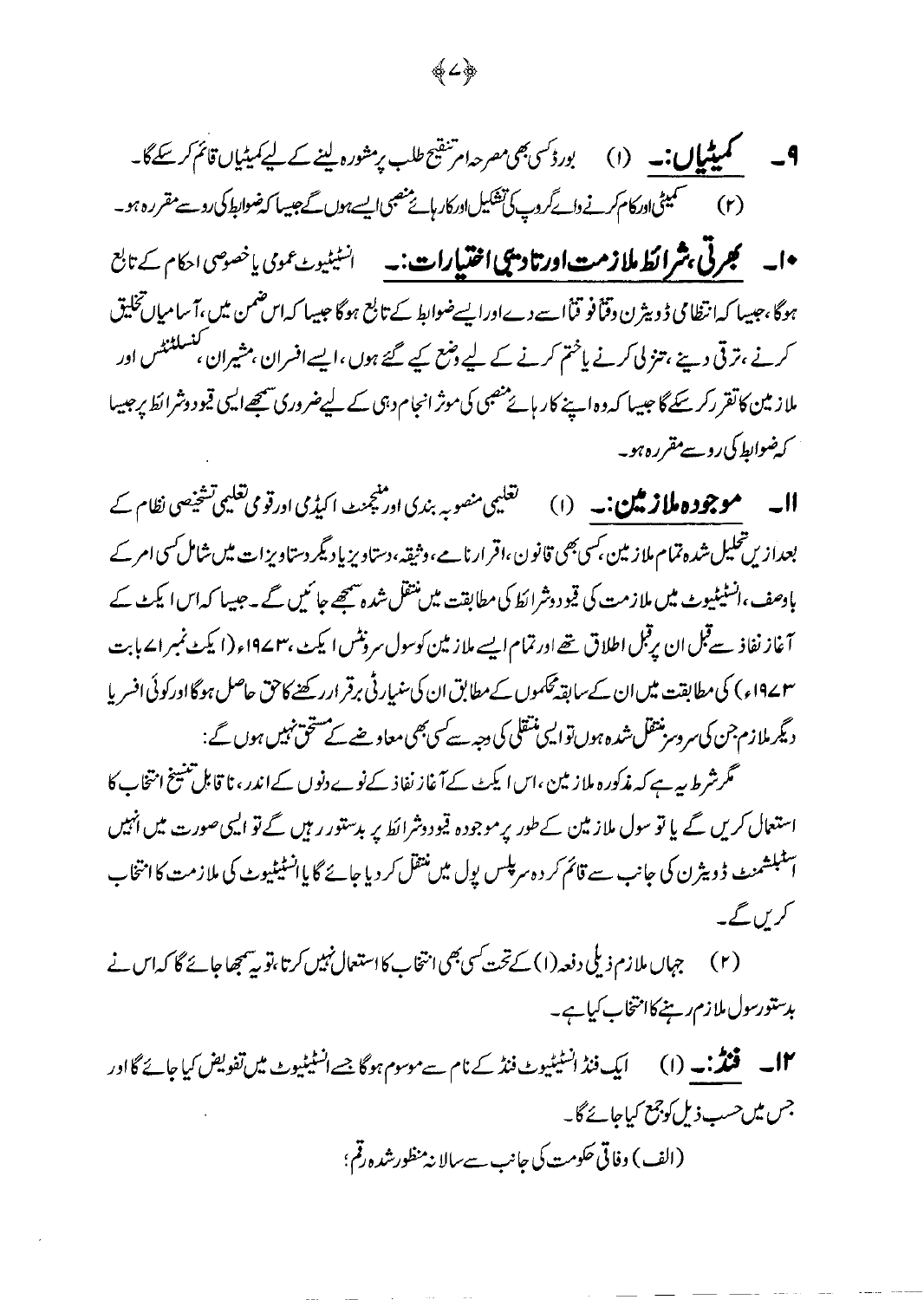## (پ) وقاتی حکومت یاصوبائی جکومتوں یادیگرننظیموں کی جانب سےعطیات؛ (ج) بين الاقوامي تنظيموں،اشخاص اورافراد کی جانب سےعطیات؛اور (ج) (د) پیپک فنانس مینجمنٹ ایکٹ، ۲۰۱۹ءکےاحکامات کے تابع سرکاری تمسکات میں کیں گئیں سر مایہ کاریوں سےمنافع جات ۔

**۱۳۔ رپورٹیل پیش کرنا:۔** انسٹیٹیوٹ انتظامی ڈویژن کواپنی سرگرمیوں کی نسبت سے یا جب اور جیسے م**ذکورہ** <u>ڑوبژن کی جانب سے مطلوب ہوسالا نہ رپورٹ پیش کرے گا۔</u>

١٣ - محاسيداورحسابات: (١) انسيسيوث يسطر يقدكار مين اسينة تدوخرج كے حسابات برقر ارركے گا جیسا کہ اسلامی جمہور <sub>بیر</sub> پاکستان کے دستور کےآ ریلیکز ۱۲۹اور مےا کی مطابقت میں مقررہ ہو۔ ادارے کے کھاتوں کی جانچ پڑتال ہرسال آ ڈیٹر جزل پاکستان کی جانب سے کی جائے گی۔  $\overline{r}$ 

10۔ اوارے کے ملاز مین سرکاری ملاز مین ہوتگے:۔ ادارےکا برایک ملازم اور برایک خص جو ایں ایکٹ اور اس کےتحت سوشع کر دہ قواعد دضوابط کےتحت عمل انجام دےر یا ہو یا انجام دینے کی منشا رکھتا ہو۔ د دمجموعہ تعزیرات پاکستان (ایکٹ نمبر ۱۸۴۵ پابت ۱۸۶۰) کی دفعہ ام کے مفہوم میں سرکاری ملازم شیجھے جا ئیں گے۔

یانجام دینے کے لئے اختیارات استعال کرتا ہےنواس کےخلاف کوئی بھی مقدمہ ،استغاثہ یاد گیمرقانونی کارروائیاں مہیں کی جائمیں گی۔

ےا۔ گستیج اوراشتناء:۔ (۱) \_ سابق وزارت تعلیم کی قرارداد نمبر F.2-10/81-AEPM مورجه11مارچ،١٩٨٢ءاعلاميهنبرP.4-2/84-P.O مورجه ١٩٨٥م، ١٩٨٥ء اعلاميهنبر F.4-15/85-P.O مورخه ۲۰ فروری، ۱۹۸۶ء اعلامیه نمبر A & C - 5 / 2 0 0 4 - A مورخه ۱۵ جنوری، ۲۰۰۵ اور اعلامیه نمبر (F.1-8/2004/NEAS(F.V مورخه ۲۹ جنوری، ۲۰۰۸ءءاور سابق کپیٹل ایڈمنسٹریشن اینڈ ڈوبلیمنٹ ڈ دیژن اعلامیڈنبر F1.1/2011-NEAS،مورنیہ۹ جون،۱۱۰۲ءاور فی الوقت نافذ العمل دیگرتمام دستاویزات

ф Л ф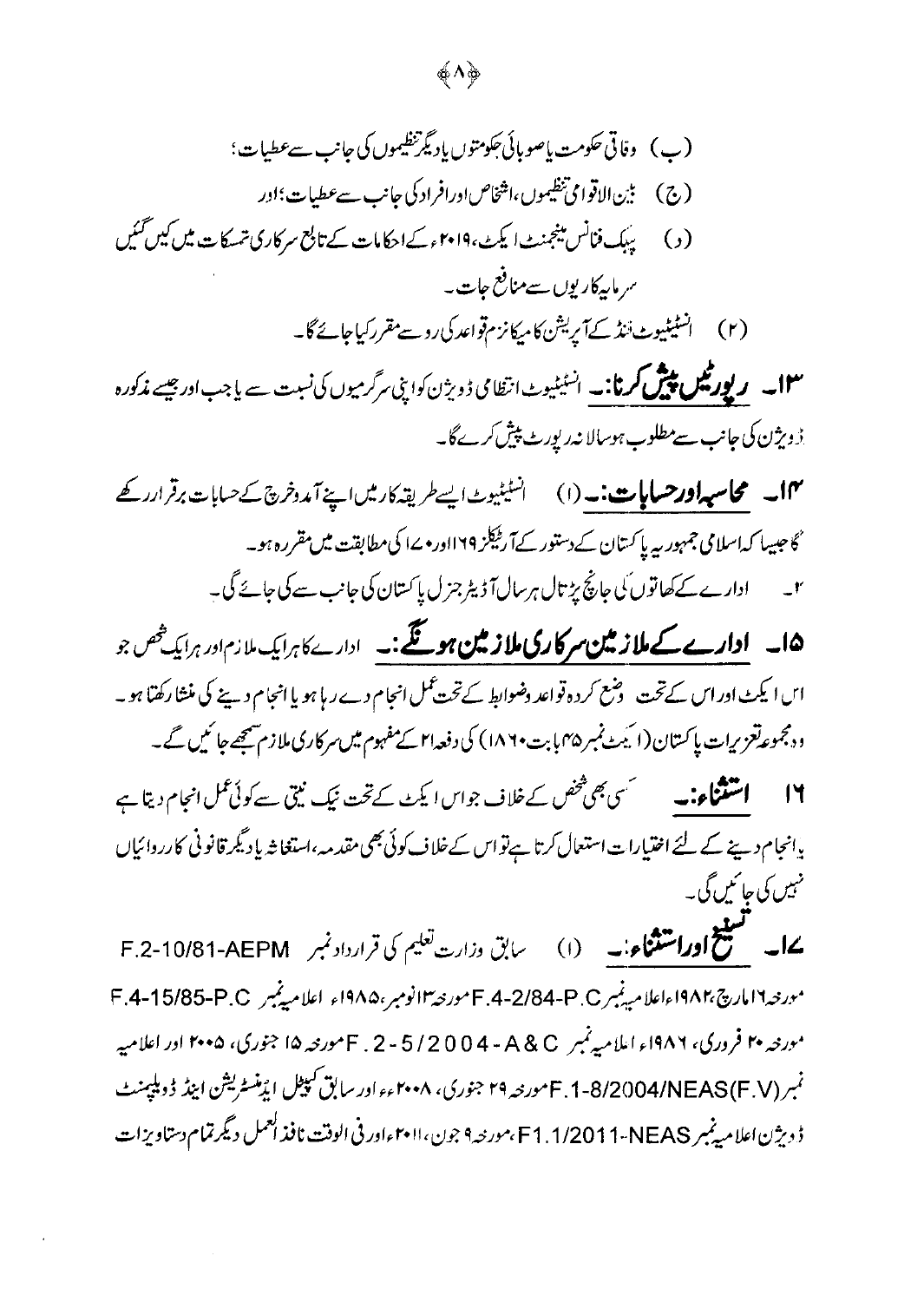کے قومی نظام کی جانب سے انجام دی گئی تمام کاروائیاں اس ایکٹ کے تحت انجام دی گئی

 $\ddot{\phantom{0}}$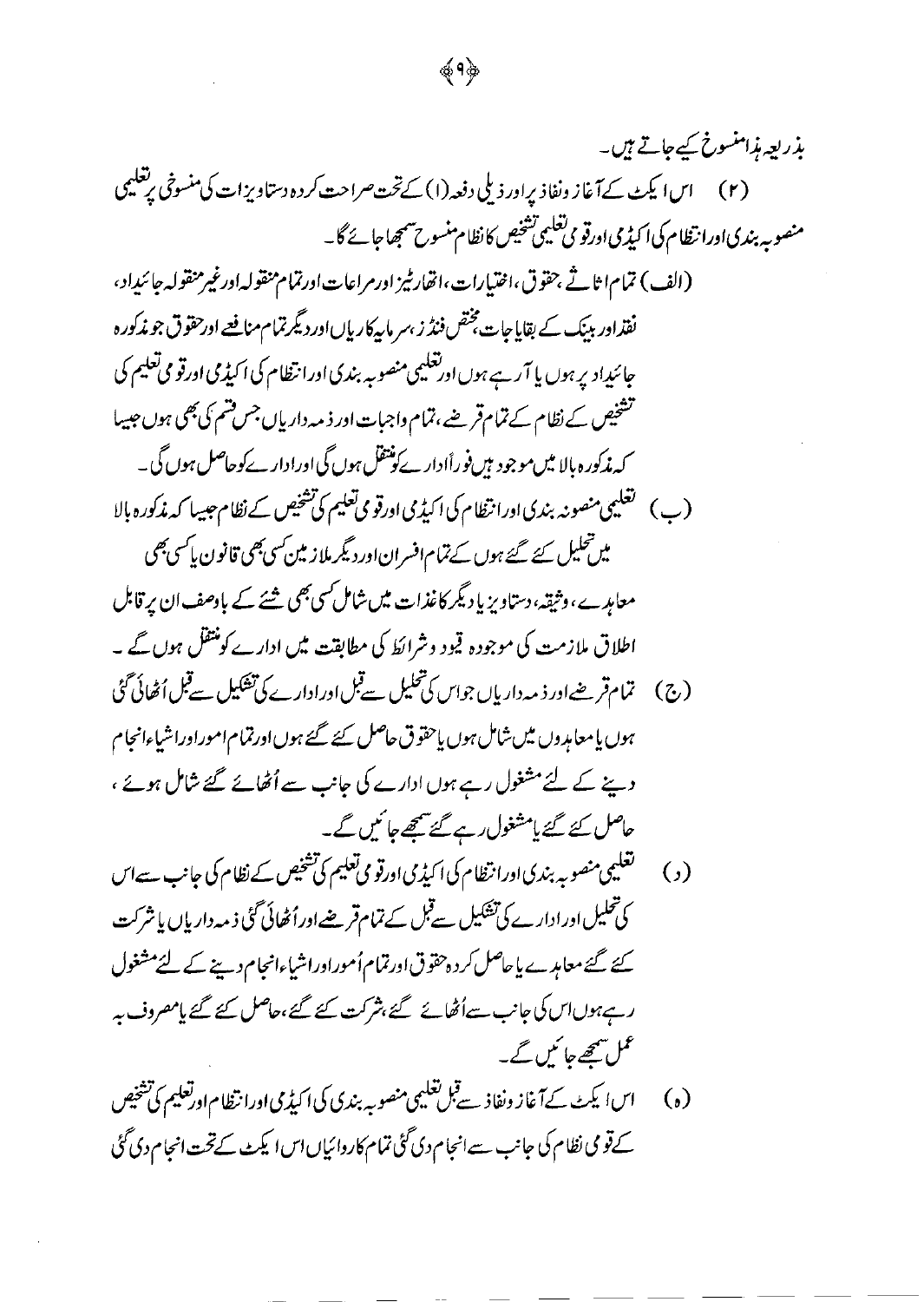## سيمجمي حائمين گي اور، (و) \_\_ تمام موجود ہ افسران اور ملاز مین کواس ایکٹ کےتحت قائم کردہ ادارے میں ضم ہونے کے لئے دفعہ ااکےتحت حق دیاجائے گااورضم ہونے کے حق کواس ایکٹ کےتحت ادارے. گی جانب سے قیود وشرائط کی مطابقت میں تقرر کردہ سمجھے جا کیں گے جوسابقہ ملازمت کی شرائط سے کم فائدہ بخش *نہیں ہوں گے بشم*ول پنیشن، جی پی فنڈ ،گریجو یٹی ،مکانات اور دیگر اضافی سہولیات جنہیں وفاقی حکومت نے قابل اطلاق بنائے ہوں۔

1**۸۔ قواعد وضع کرنے کااختیار:۔** دفاتی حکومت،سرکاری جریدے میں اعلان کے ذریعے اس <u>کیمٹ کےاغراض کوکس میں لانے کے لئے قواعد وضع کر سکے گی۔</u>

 $\phi \mapsto \phi$ 

1۹۔ ضوابط **وشع کرنے کااختیار:۔** ادارہ،سرکاری جریدے میں اعلان کے ذریعے،ضوابط وشع ئىرسكەگا جوقواعد سے متناقص نہ ہوں،اگر كوئى ہوں تمام اندرونى معاملات يرجن كےضوابط ضرورى يا قرين مصلحت ہوں۔